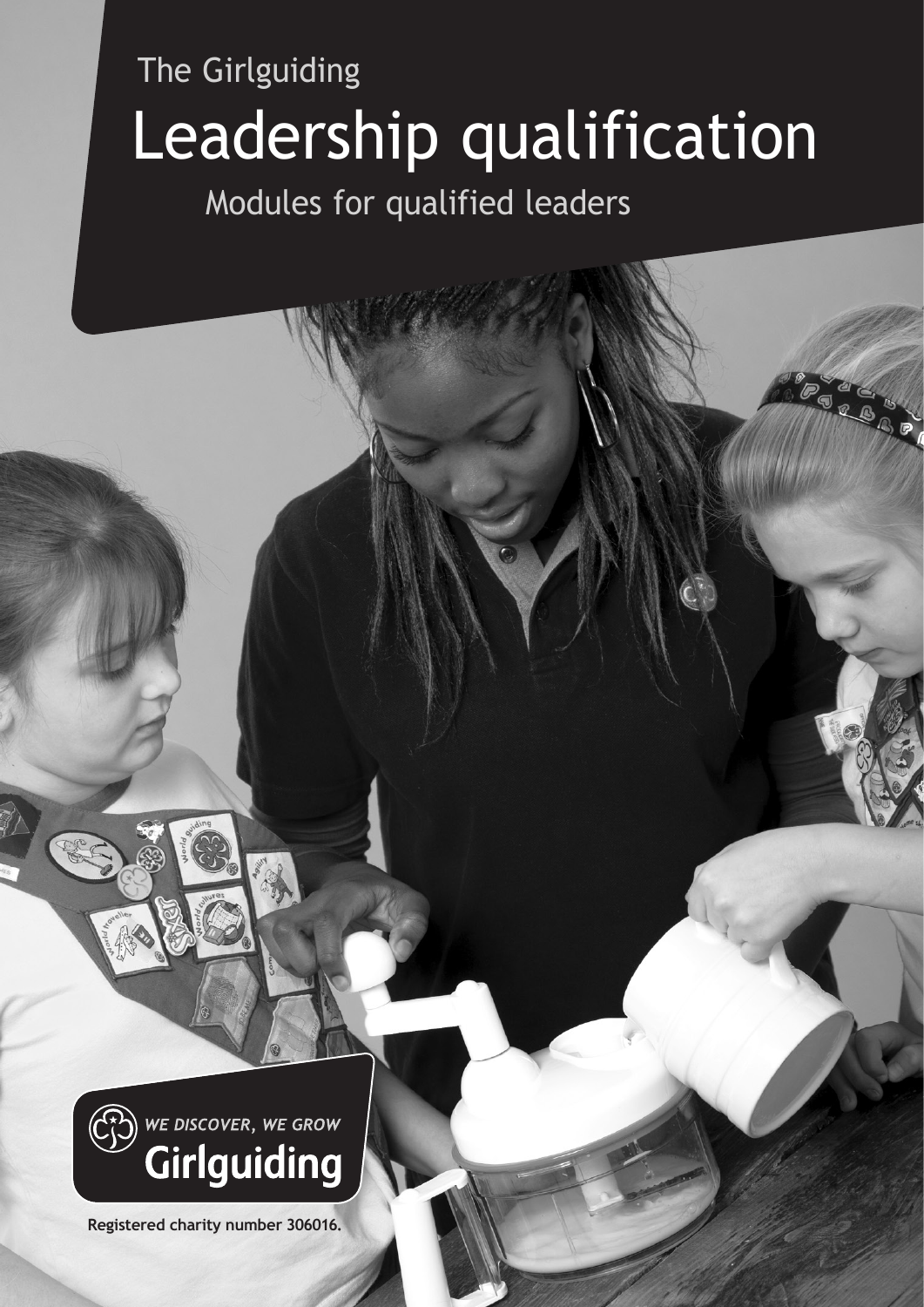# **Useful information**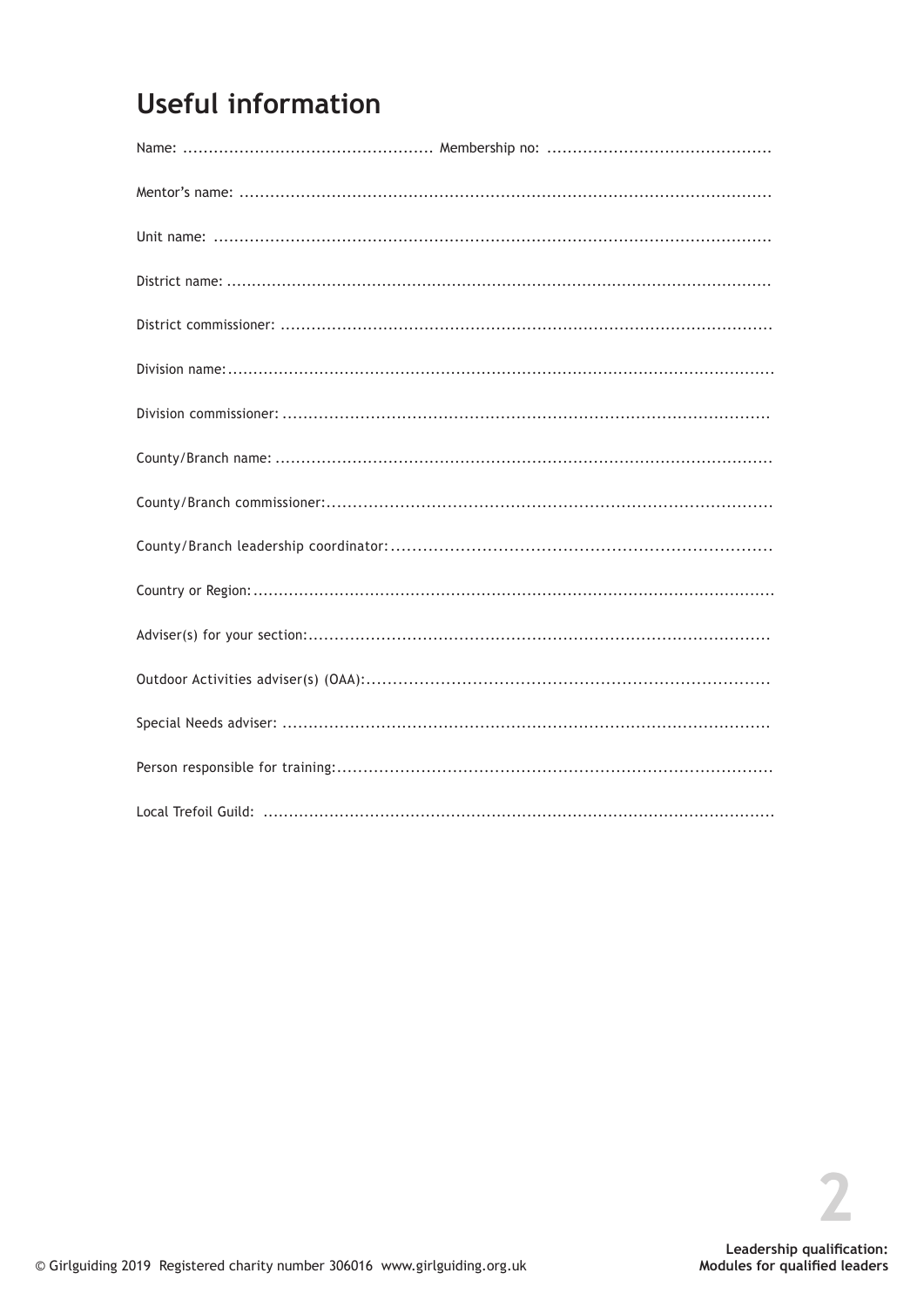# **Contents**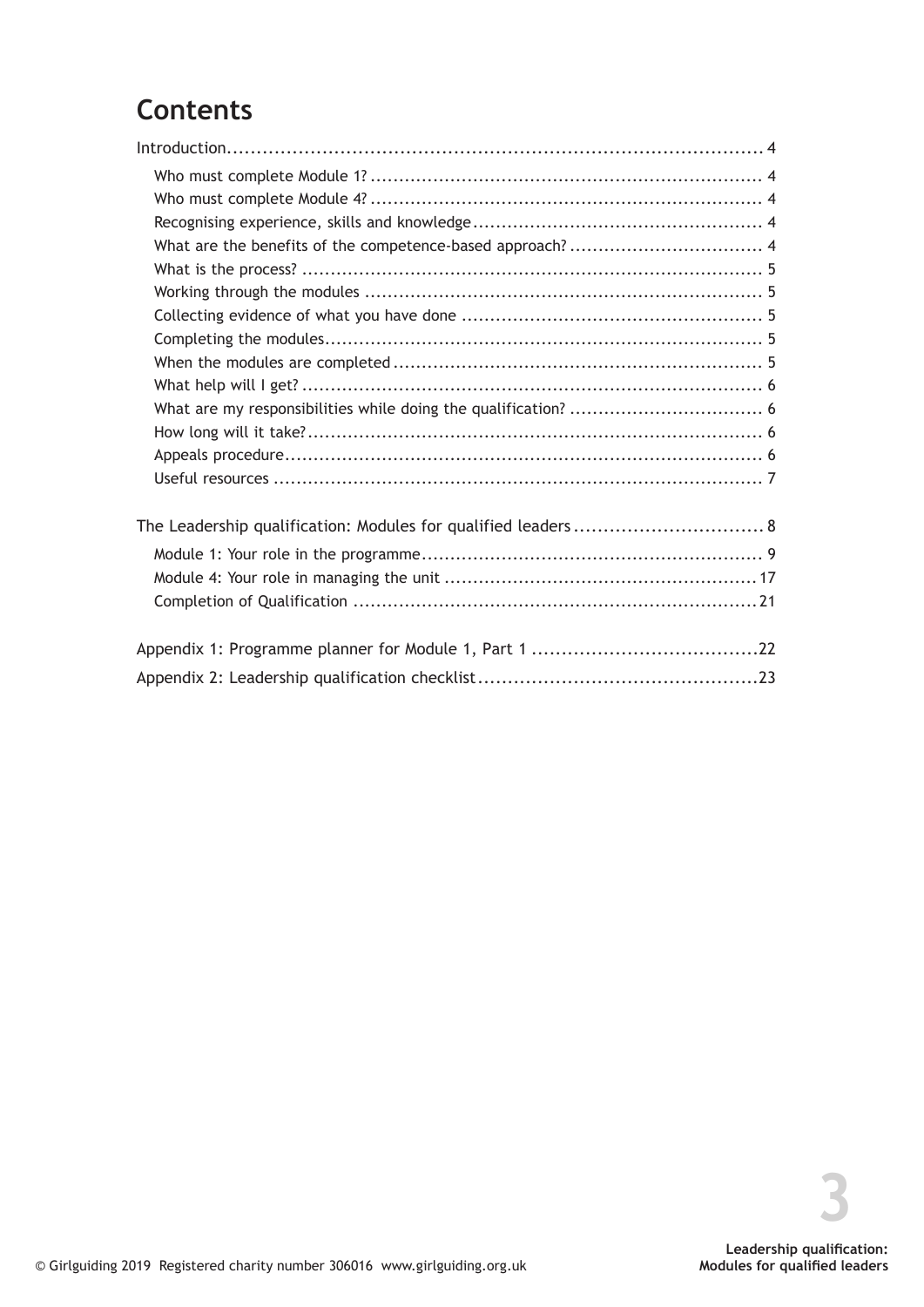This workbook is designed for members who have held a unit leadership role within the last three years and who wish to change or extend their role in guiding.

#### **Who must complete Module 1?**

Anyone who has held a unit leadership role in the last three years and wishes to work with a different section should complete Module 1. Those who have not held a unit leadership role in the last three years should meet with a mentor to review your knowledge. You won't have to redo everything - but your mentor will need to update you on relevant changes and identify any areas where you might need further support or training.

#### **Who must complete Module 4?**

Anyone who has held an assistant leader role in the last three years and wishes to become the unit leader (this may be a shared role) should complete Module 4. Those who have not held a leadership role in a unit in the last three years should meet with a mentor to review your knowledge. You won't have to redo everything - but your mentor will need to update you on relevant changes and identify any areas where you might need further support or training.

It may be, for example, that you are an assistant Brownie leader who wishes to become a Guide unit leader, in which case you will need to do both Modules 1 and 4.

Please note: As many eligible members of the leadership team as possible may complete Module 4, in order to support the administration and management of the unit.

#### **Recognising experience, skills and knowledge**

Everyone comes to guiding with different types of experience, skills and knowledge. You may have gained valuable experience by working in a local unit. Alternatively, some experience may have come from working with other organisations or from other aspects of your life. Girlguiding is committed to recognising your experience, wherever it was gained. In order to acknowledge your previous achievements, the Leadership qualification has a competence-based approach. It is about what you do, rather than what you know. You will be able to present evidence of your experience as part of the qualification, provided it is relevant to your role in guiding.

Some examples that could count towards these modules are:

- previous guiding experience as a Ranger, young leader, unit helper, leader or parent on a rota
- experience of working with children (either paid or unpaid)
- use of skills such as childcare, photography or administration
- professional qualifications
- training from another organisation, for example:
	- first aid
	- bookkeeping
	- other voluntary work
	- courses completed at school, college and so on.

#### **What are the benefits of the competence-based approach?**

The Leadership qualification's competencebased approach enables you to gain a good understanding of what is needed to run a unit safely and effectively. You will gain this in a practical rather than a theoretical way. Confirmation of your competence will consist of obtaining signatures on the relevant pages of this workbook from those you work with, for example other leaders, members of your unit and so on. Discussions with your personal mentor (if you have one), your commissioner and other members of Girlguiding will also count as evidence. Use the pages in this publication to make notes if that is helpful. Further evidence will be gathered during unit and other meetings and may include meeting notes, letters to parents, press cuttings, photographs and printouts of Girlguiding forms.

There are many benefits to the competencebased approach.

- Your achievements will be recognised so that there is a consistent approach with a fair, reliable assessment.
- You will know what you need to do and what you are being assessed on.
- Modules can be done in any order and, in many cases, can be combined.
- Various methods of assessment can be used, such as:
	- discussion with your Mentor
	- observation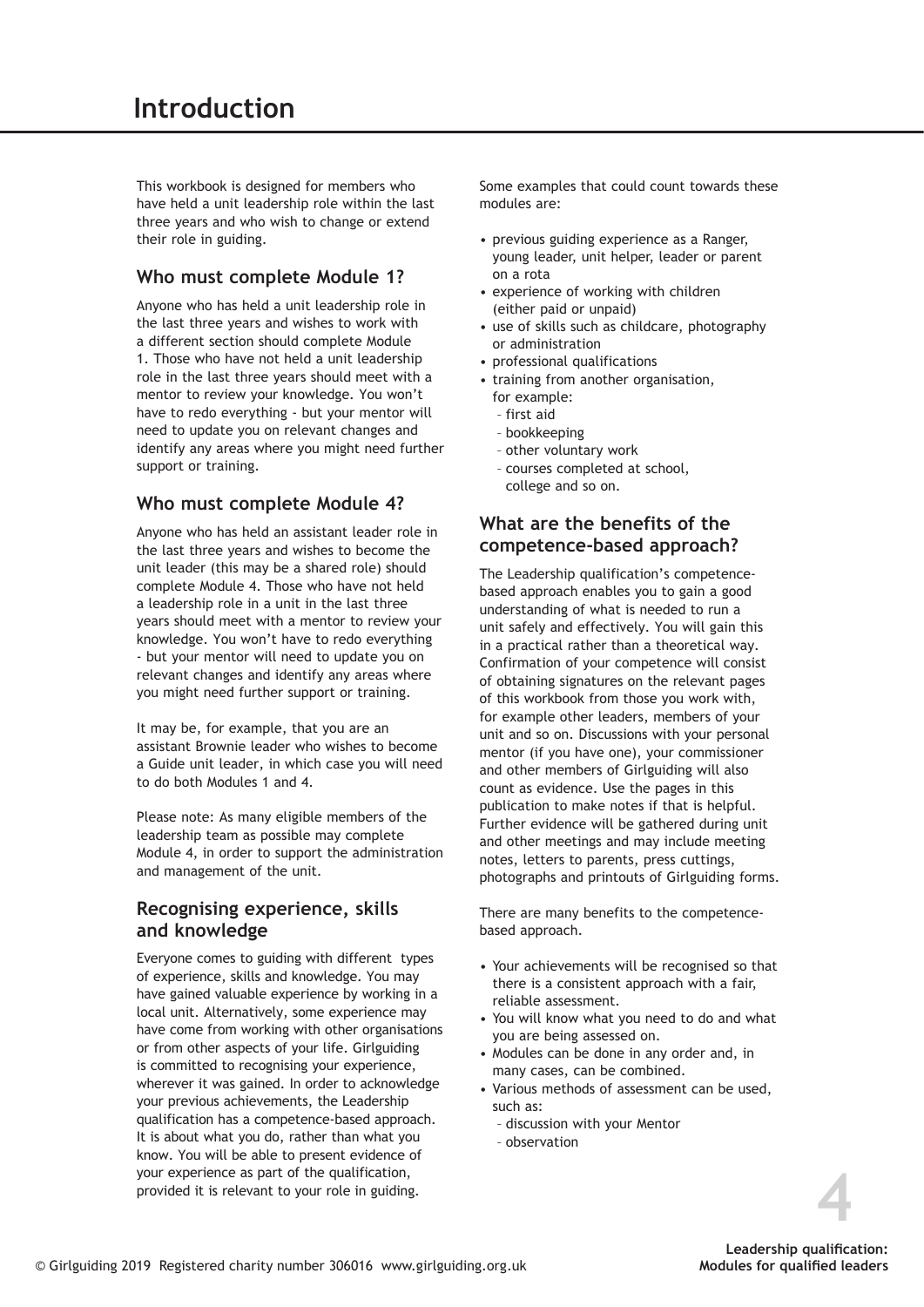- records, for example letters to parents, notes of meetings and flyers for special events
- photographs
- statements from others
- asking/answering questions.
- You can review your own progress and choose learning opportunities to meet your needs.
- Qualifications gained through guiding may be of benefit to you in other areas, including the workplace.

#### **What is the process?**

Over a short period you will:

- have an informal meeting with your local commissioner
- be contacted by a member of the county leadership team to discuss with you who would be an appropriate person to support you through the module(s). You can then work out your plan to cover the requirements of the module(s).

#### **Working through the modules**

The Leadership qualification is made up of four modules. The modules contained in this booklet are Module 1: Your role in the programme, and Module 4: Your role in managing the unit. The modules are set out on record pages later in this workbook. Each module contains parts that set out specific requirements. These parts are subdivisions or elements that detail how the requirements can be achieved. Most of the qualification will be completed by taking an active role in running the unit.

#### **Collecting evidence of what you have done**

From the beginning, you will need to make notes here of your experiences and achievements. You can also use a folder to store items such as planning notes, forms, notes of meetings and decisions made, or any correspondence that may be useful as evidence to show your knowledge or skills. You do not have to write out or type anything unless you choose to – this is not a school exam! Include in your folder real evidence, for example: notes of a district meeting, a sample of an activity or photographs of an event or special project. It may be helpful to keep a list of the contents of the folder and what part of the workbook it relates to. This will

be useful if you want to use the contents again, for example to repeat an activity, send a similar letter to a parent and so on. Your own record of unit meetings and your part in them may be your most valuable source of evidence. It may be that you keep most of your information electronically, especially if you use GO to email parents, etc. This is fine – you may want to email some examples to your mentor so that she can sign off the relevant parts of your qualification.

#### **Completing the modules**

Ideally, your modules will be signed off by a variety of people, such as a member of the unit team who witnessed the appropriate decision-making process being used, a young leader who has helped on an outdoor activity, a girl or young woman who is a member of the unit, someone from outside Girlguiding who has appropriate professional skills or a person from another voluntary organisation. Often the method of assessment will not require 'hard' evidence, for example a patrol leader could sign to confirm that a patrol leaders' council has been held, with perhaps a note of the date of the meeting.

Some parts will be signed by your mentor after a discussion with you or after asking you particular questions. There need not be any written notes – the mentor's signature and a comment from her are sufficient. Your progress is also recorded on your GO record.

When all parts of a module have been signed, your mentor will sign at the end of that module to confirm it has been completed. Your progress is also recorded on your GO record.

#### **When the modules are completed**

When the module(s) required have been signed off, this book and any evidence will be sent to the person appointed by your county/branch to ensure that a common standard has been met. This is not a check on you – it is to ensure that you have been supported in the most appropriate way. You will then be presented with a Leadership qualification certificate noting which modules you have completed. Your commissioner will ensure that your GO record is updated appropriately.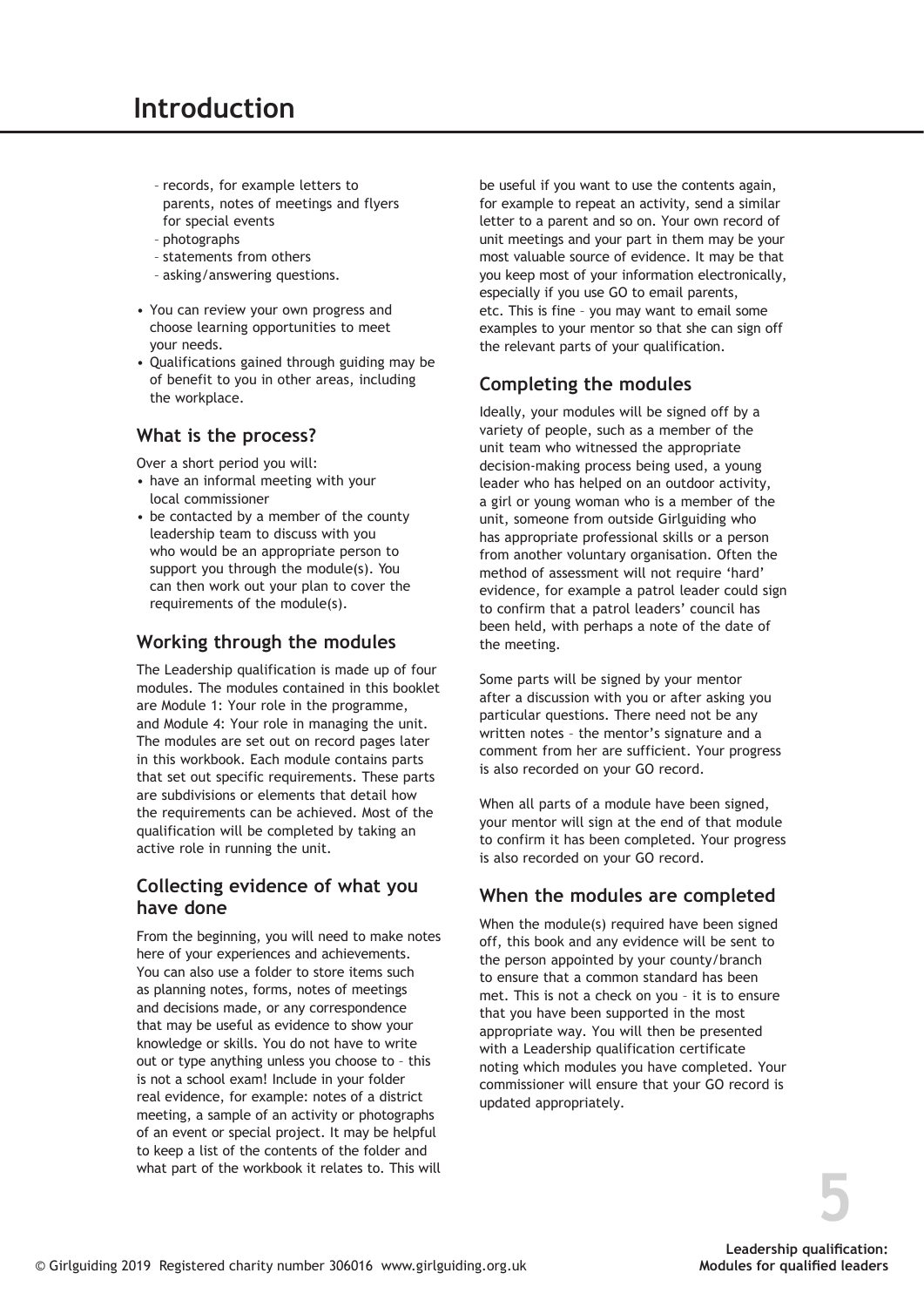#### **What help will I get?**

This will depend greatly on your previous guiding experience and should be discussed with your local commissioner and the county leadership team. If you are working with a different section, it may be helpful for you to have a mentor from that section. For those working on Module 4 only, it may be appropriate for the local commissioner or other experienced member of the local team to provide the necessary support.

#### **What are my responsibilities while doing the qualification?**

While you are working on the module(s), you will be responsible for:

- your own learning
- compiling evidence or providing opportunities for assessment
- maintaining contact with the person supporting you and, if appropriate, your commissioner
- doing your best to participate in relevant training opportunities
- doing your best to keep to timescales agreed.

#### **How long will it take?**

As someone who already has experience in guiding, you should not take more than six months or two terms to complete Module 1. If you are doing only Module 4, it could be completed in one term.

#### **Appeals procedure**

Disagreements sometimes occur between adult members. Most disagreements between leaders in training and their mentors can be settled amicably by the individuals concerned. However, if this proves impossible, do remember that every adult member has the right of appeal against any decision that affects her completing a Girlguiding qualification through her county/branch commissioner. The county/branch commissioner's decision is normally final. Further guidance on this can be found online.

A person who intends to appeal against a decision made by her mentor must notify the county/branch commissioner in writing within one month of the decision or determination.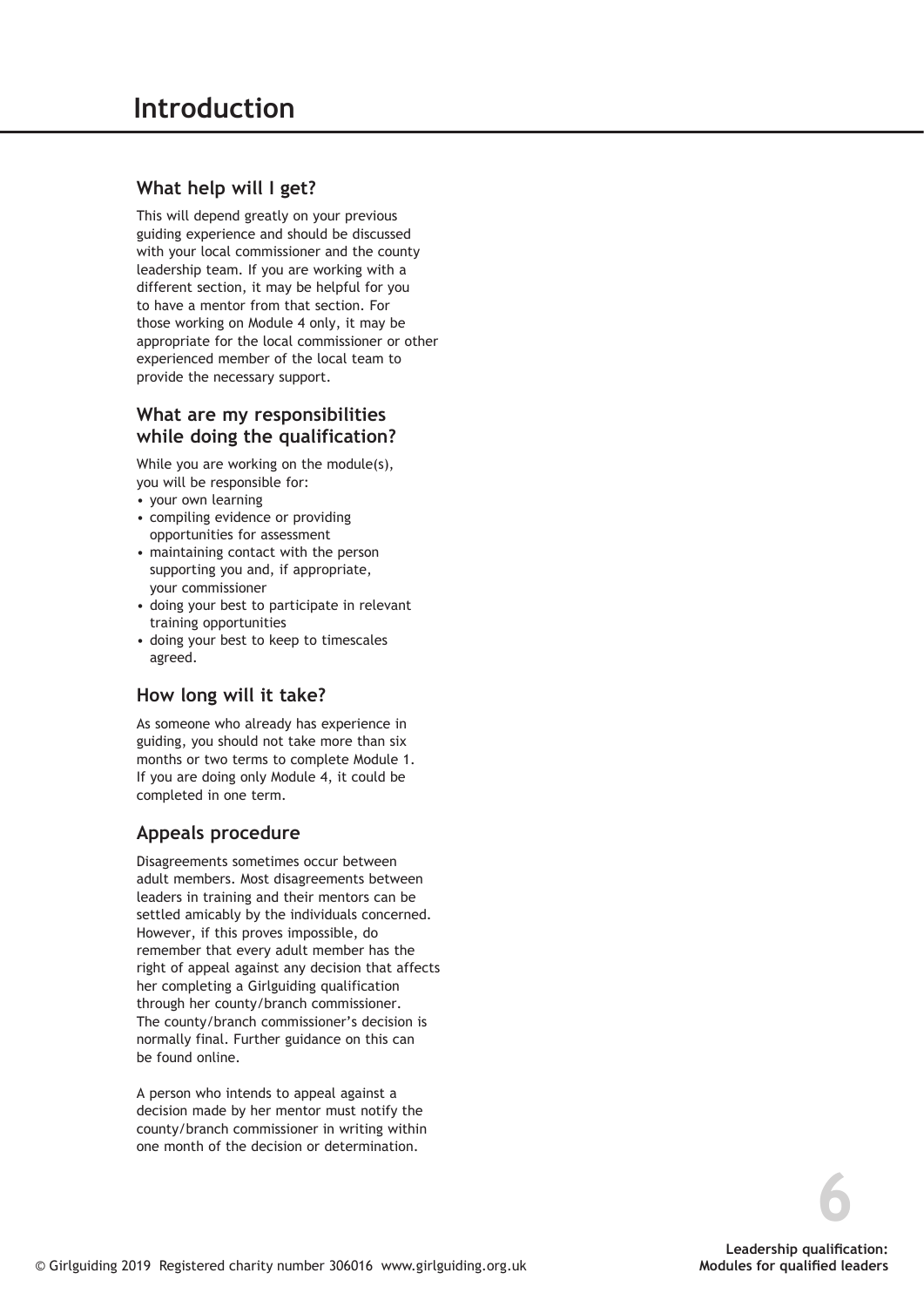#### **Useful resources**

- The Girlguiding website Want to find out more about guiding and keep up to date with all the latest news? Visit our great website to access the latest resources and information. **www.girlguiding.org.uk**
- *guiding* magazine

A termly magazine covering inspirational stories, guiding news, opinions and photos from members, useful resources for Leaders and activities for your unit meetings. All members of Girlguiding over 18 (over 16 if they are young leaders or working on the LQ) receive this once they have been entered on GO.

• E-newsletters

Girlguiding sends out two electronic newsletters each month. Each newsletter has important information to help you in your role including opportunities for girls. If you want to receive the newsletters please tick the email box in your preference centre found in GO.

- Girlguiding shops You can buy guiding resources, gifts, clothing and other essentials through your local volunteer shop or by mail order: phone 0161 941 2237 to find your nearest volunteer shop or visit the online shop at **www.girlguidingshop.co.uk**.
- *The Guiding Manual* The essential reference resource to which all adults in guiding need access. Available online at **www.girlguiding.org.uk/ guidingmanual**.
- *Activity Finder* A quick online reference with ideas and regulations for various activities. Search 'activity finder' on the Girlguiding website.
- *The Guiding Handbook* Ordering code: 6052 The 'encyclopaedia of guiding' for adults.
- *Guidance Notes for Leaders* A series of guidance notes to be read in conjunction with the appropriate unit members' resources. Search for them on **www.girlguiding.org.uk**.
- *1st Response Participant's Course Book* Ordering code: 6525 An easy-to-use book covering all aspects of managing an incident with confidence. This publication is usually issued as part of the 1st Response course.
- *Going Away with Guiding* Ordering code: 6045 This inspiring reference guide supports you to plan and organise successful overnights and residentials.
- *Including All: Disabilities* Now discontinued, but consult the website for information and guidance on games and activities as well as advice on adapting qualifications. Search for 'additional needs' on **www.girlguiding.org.uk**.
- *Guiding Essentials*

The Girlguiding catalogue contains details of handbooks and other programme resources relevant to each section as well as clothing and other useful items. It is issued annually with *guiding* magazine.

• *Doing our best* 

This guidance was designed to help you put safe, legal and effective guiding into practice. Search 'doing our best' on the Girlguiding website.

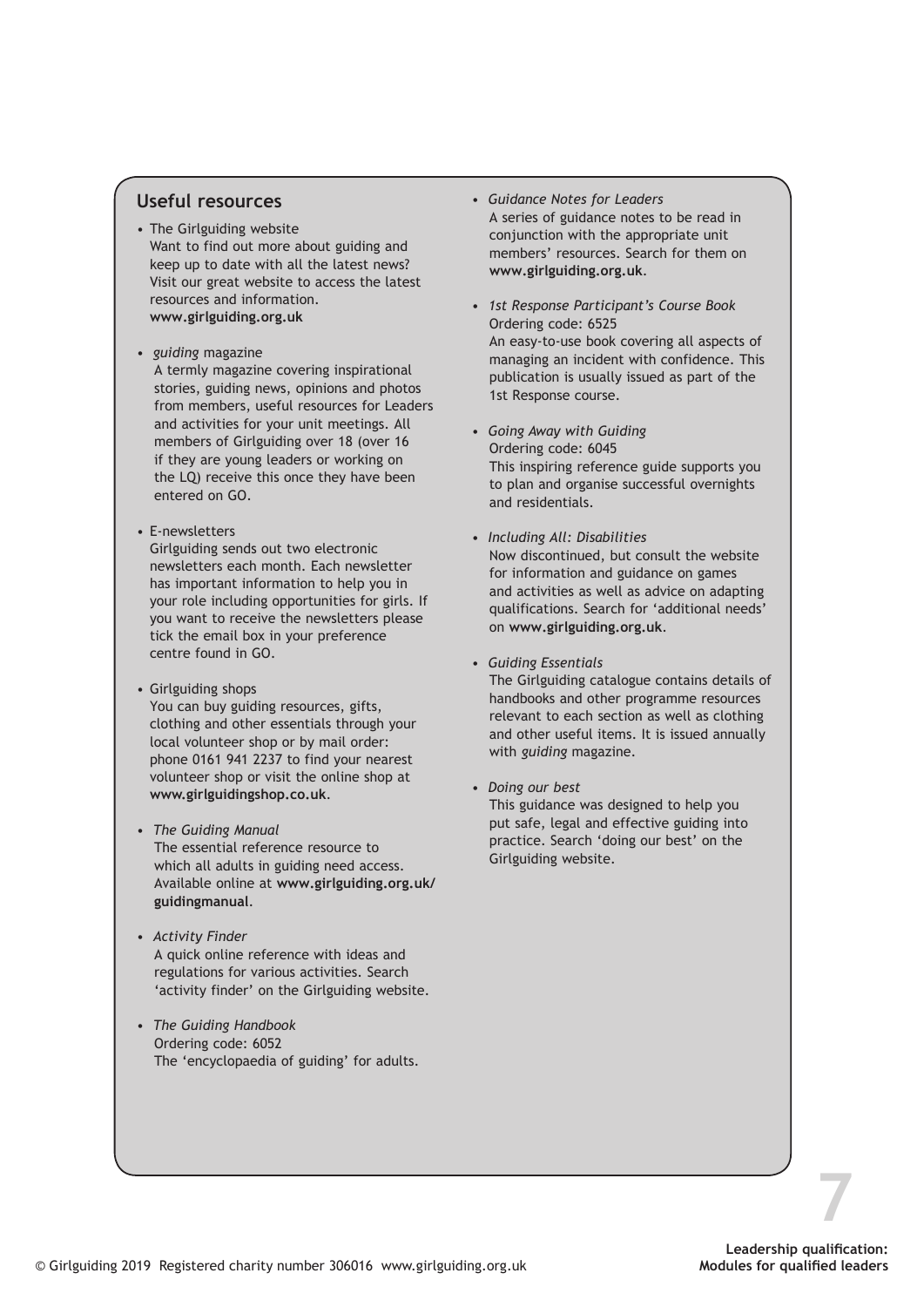# **Modules for qualified leaders**

| Module 1   | Your role in the programme                                                                                                                                                                                                                    |
|------------|-----------------------------------------------------------------------------------------------------------------------------------------------------------------------------------------------------------------------------------------------|
| Part $1 -$ | Use the Five Essentials in the unit's programme over a period of three months<br>or one term.                                                                                                                                                 |
| Part $2 -$ | Work with the unit and the Unit Team to plan and carry out the programme.                                                                                                                                                                     |
| Part $3 -$ | Provide opportunities for the unit to carry out a range of activities, reflecting<br>balance and variety in the programme and taking into account the abilities and<br>individual needs of the unit members so that everyone can participate. |
| Part $4 -$ | Work with members of the unit to support their progress.                                                                                                                                                                                      |
| Module 4   | Your role in managing the unit                                                                                                                                                                                                                |
| Part $1 -$ | Maintain effective record-keeping systems.                                                                                                                                                                                                    |
| Part $2 -$ | Ensure that effective communication takes place locally.                                                                                                                                                                                      |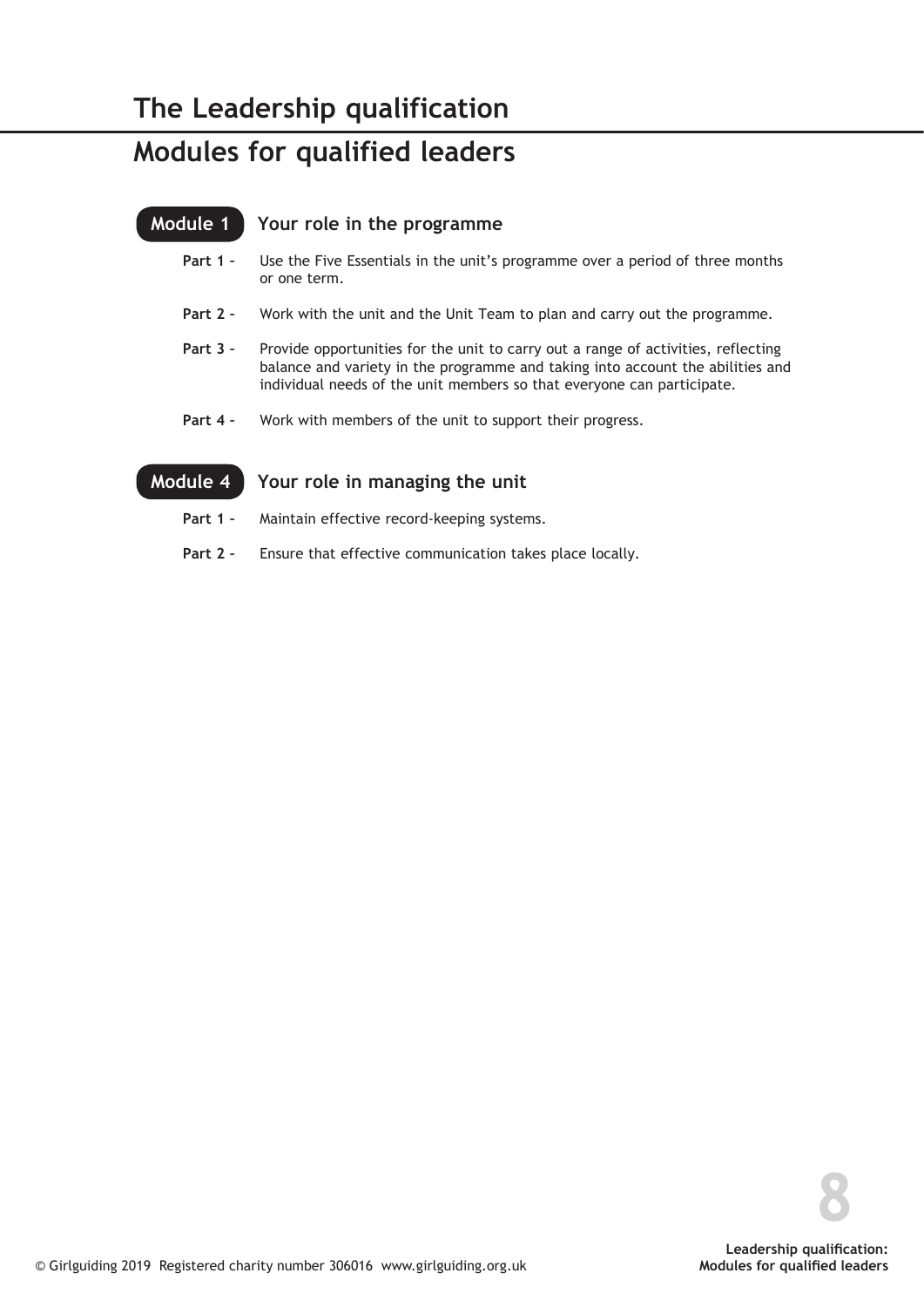#### **Introduction**

As a leader, one of your responsibilities will be to help run unit meetings on a regular basis.

The guiding programme is designed to support girls and young women with their personal development. In the unit, this programme is based on ideas, decisions and choices made by all the girls and young women belonging to the unit, not just by the leaders.

As you work with the unit, you will be able to show your understanding of the guiding method, which is made up of the Five Essentials.

The Five Essentials are:

- working together in small groups
- encouraging self-government and decision-making
- a balanced and varied programme
- caring for the individual
- sharing a commitment to a common standard.

In this module, you will need to show that you can:

- make sure that the unit's programme is relevant to the range of ages with which you are working
- make sure that all the members of the unit take part in planning the programme
- use Girlguiding publications and other appropriate resources
- make sure that the activities are enjoyable to the girls and young women.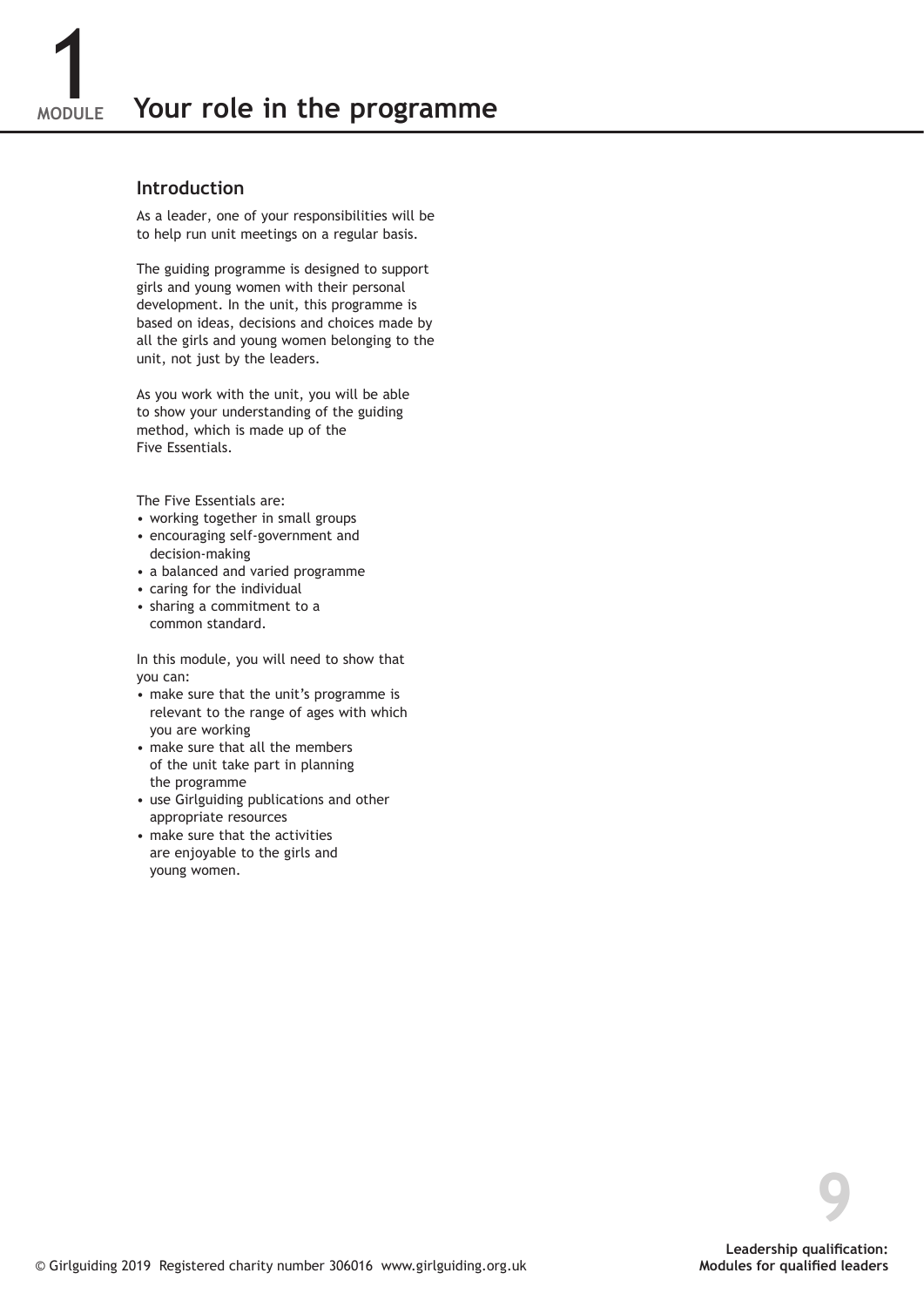**Use the Five Essentials in the unit's programme of activities over a period of three months or one term.**

#### Why do I need to do this?

To achieve its aim – the all-round development of girls and young women – guiding uses a method based on five key principles. These principles are known as guiding's Five Essentials. Checking the unit's programme of activities against the Five Essentials will help you ensure that you are providing real guiding in the unit.

#### How do I achieve this?

- a) Read the *Five Essentials* page on the Girlguiding website. See also the relevant *Guidance Notes for leaders* for your section.
- b) Discuss with your Mentor how you can ensure the Five Essentials are put into action in your unit.
- c) Review the programme to check that the Five Essentials are being put into practice. Find out more about how the Five Essentials can be built into your unit programme by undertaking the Unit programme planning e-learning or webinar. Available on the Girlguiding website.

#### **Helpful notes for leaders in training and mentors**

All leaders in training will benefit from completing the programme e-learning modules relevant for their section, which can be found in the 'Building your skills' section of the members' area of the Girlguiding website. This is a fun and interactive introduction to the relevant section's guiding programme, and includes supporting information on the development of the girl, programme resources and building the Five Essentials into the unit programme. Print or save your certificate to use as evidence towards your Leadership qualification.

To show how the Five Essentials are used in the programme, you could highlight text in your record of the unit programme (these could be your own notes) to indicate which of the Five Essentials were used, or use the grid provided on page 22. It is a good idea to add your own notes on what worked and what did not work and how you might do things differently next time on your personal record of the unit programme.

You could also use the 'Doing Our Best' poster, available to download from the Girlguiding website, to help evaluate how the Five Essentials have been used.

| Signature(s) a) |    | Ref no |
|-----------------|----|--------|
|                 |    |        |
|                 | b) | Ref no |
|                 |    |        |
|                 | C) | Ref no |
|                 |    |        |
|                 |    |        |

**Discussion notes** 6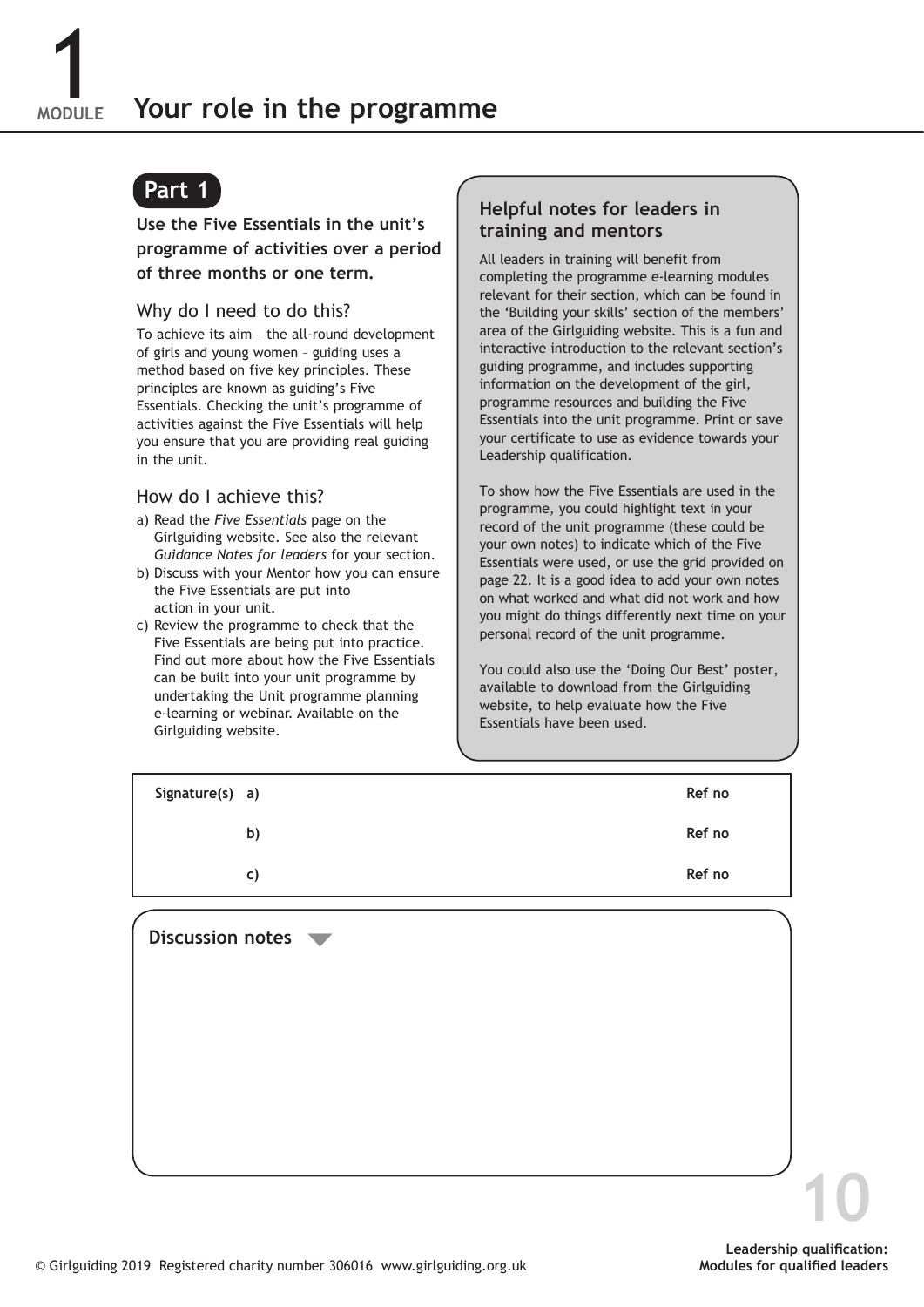#### **Work with the unit and the unit team to plan and carry out the programme.**

#### Why do I need to do this?

The unit is made up of its members, of differing ages and abilities, and its leaders. They all have a part to play in running and leading the unit and the unit's programme.

This shared leadership means using everyone's ideas, skills and talents, and all the resources available to the unit. Everyone can make a contribution and that contribution should be valued. The success of the unit depends on the girls, young women and Leaders working together. The leader does not, and should not, have to organise everything. Good use should be made of everyone in the team, especially young leaders and unit helpers.

As members of a girl-led organisation, the girls and young women in your unit should be involved in deciding their own programme, in making it happen and in reflecting on its success.

#### How do I achieve this?

- a) Agree the programme content with the members of the unit. This could involve taking part in a Rainbow chat, Brownie pow-wow, Patrol leaders' council or any other suitable method of gathering members' input to get ideas and suggestions.
- b) Take part in unit team planning meetings. Using a record of the unit's programme, show your contribution to planning it and carrying it out, and discuss this with your mentor.
- c) Show how all members of the unit team, especially the young leaders and unit helpers, are involved in planning and carrying out the programme.
- d) Involve members of the unit in delivery of the programme as appropriate and demonstrate where in the programme this has happened.
- e) Use a style of leadership appropriate to the age group and your role in the unit. This should be observed by the Mentor in a unit setting.
- f) Attend a training session on the Girlguiding programme. This could be a one-to-one, small group or large group training, or you could complete an online module or webinar on the programme, appropriate to your section.

#### **Helpful notes for leaders in training and mentors**

The unit team is made up of all the leaders, young leaders and unit helpers in the unit. How the unit plans, and how much the unit team is involved in this, depends on the age range of the unit members. Look at your section's *Guidance Notes for leaders* for support on age-appropriate girl-led decision-making. Above all, the unit belongs to its members and it is on their ideas that the programme should be based. It is important that unit members are involved in every stage of their programme's development. They should have input into what they will be doing (planning), have the opportunity to be involved in the delivery where appropriate, and be able to reflect on what worked and didn't (evaluation). Ideas can be gathered in a number of ways, for example: discussion using the appropriate decision-making process, using questionnaires devised by the unit members, brainstorming and so on. *Participation on a Plate*, which can be downloaded from the Girlguiding website, contains ideas on involving girls in planning and evaluation. You should be able to explain how this happens in your unit with some examples of the suggestions, choices and decisions made by the unit members.

Unit teams should get together regularly to plan the programme using ideas from the girls and young women in the unit. It is important to ensure that everyone has the chance to make a contribution to the team, especially young leaders and unit helpers.

Always give clear guidance to participants as to how activities should be carried out. Where appropriate, provide opportunities for unit members to deliver activities for the rest of the unit, supporting them to do this. Each unit should keep a record of the programme plan and the activities taking place. Make a note of the success of each activity. This could be done in a scrapbook, a notebook or a detailed diary. By involving your unit's members in this, you will have a record of the girls' perspective on activities. This can act as a reminder to both the leadership team and the girls themselves about what has worked well in the past.

*contd*

**11**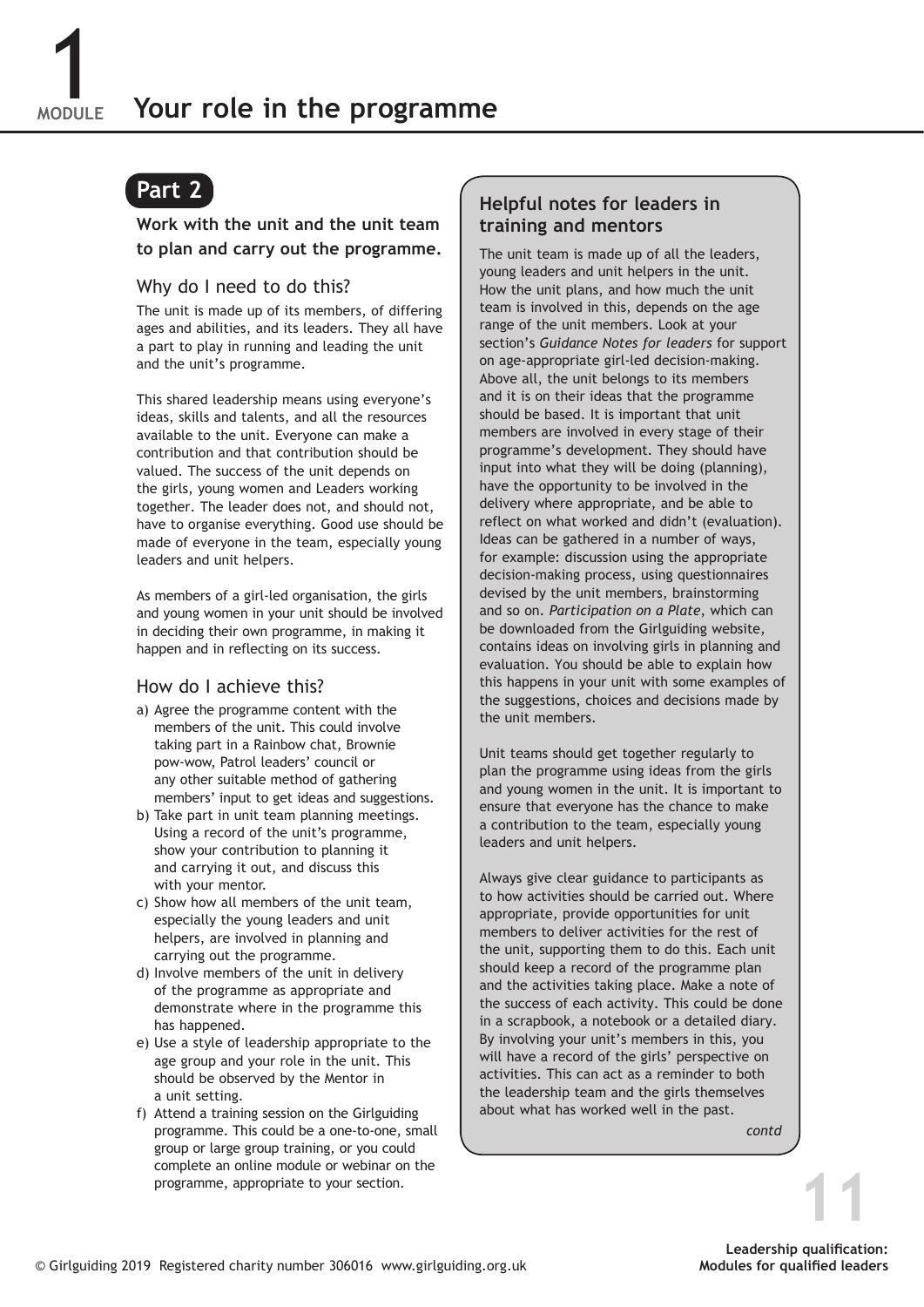#### **Helpful notes for leaders in training and mentors** *contd*

The role of the leader changes according to the age group with which she is working. For younger girls a more direct leadership style may be relevant. For older girls and young women a leader will give fewer directions – support and encouragement are the key features. With all age groups, the leader's role is to facilitate a girl-led approach to guiding as much as possible. For more details, see the 'Doing Our Best' checklist - *a balanced and varied programme which is girl-led*.

It may not always be possible for a mentor to visit the unit, so this aspect could be shared, with help from the local commissioner or an experienced leader. The person acting on the mentor's behalf will then sign this part. The mentor may like to discuss with you what was observed but there is no need for paper records. The purpose of the visit is to observe the relationship between you and the other members of the unit – not to watch you run a unit meeting.

| Signature(s) a) |    | Ref no |
|-----------------|----|--------|
|                 | b) | Ref no |
|                 | c) | Ref no |
|                 | d) | Ref no |
|                 | e) | Ref no |
|                 | f) | Ref no |
|                 |    |        |

**Discussion notes**6

**Modules for qualified leaders**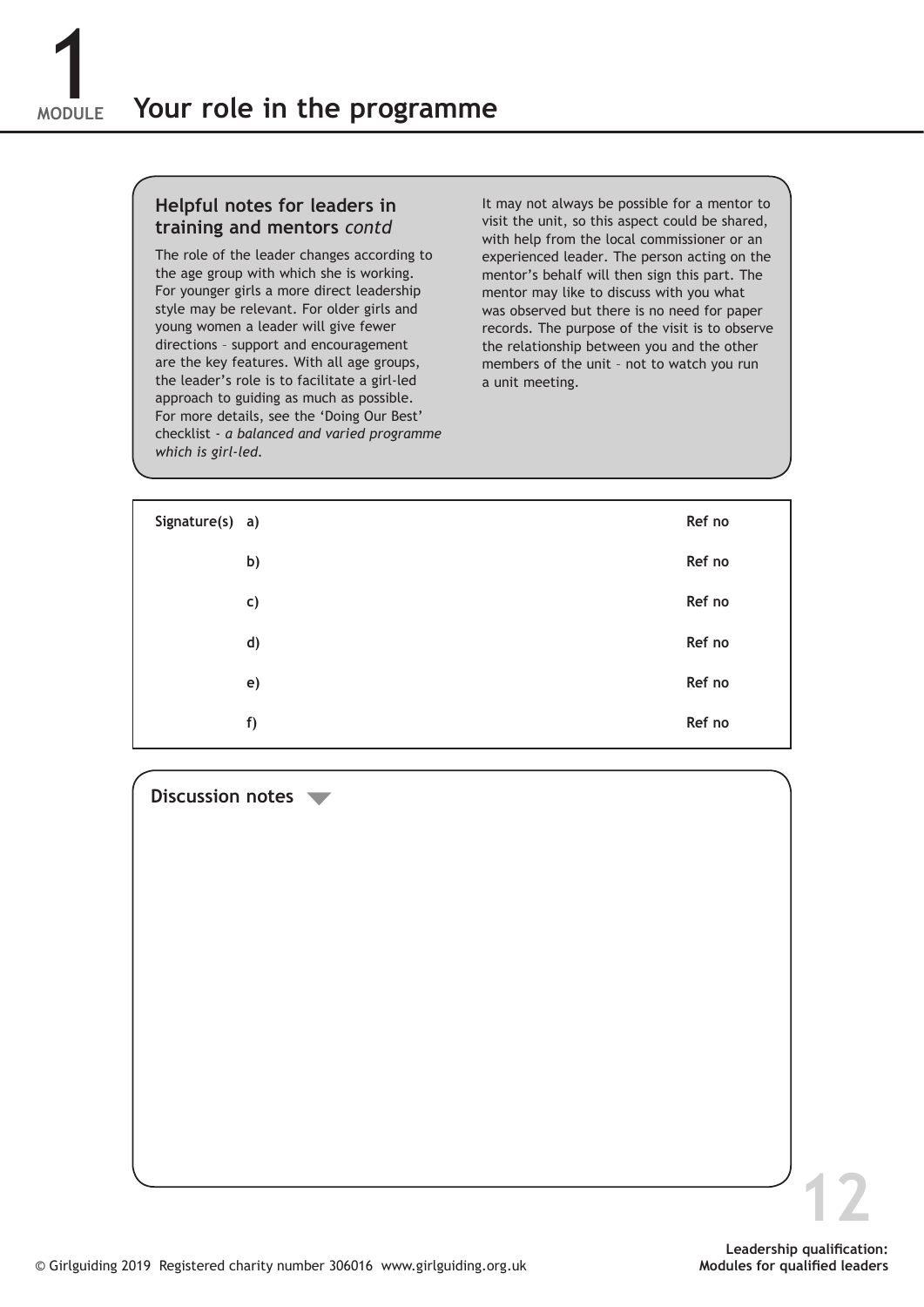**Provide opportunities for the unit to carry out a range of activities, reflecting balance and variety in the programme and taking into account the abilities and individual needs of the unit members so that everyone can participate.**

#### **Why do I need to do this?**

Providing balance and variety in the unit's programme is one of the Five Essentials. It will ensure that Girlguiding is offering opportunities to girls and young women for their personal development. Girlguiding believes in being fair, open and inclusive, encouraging everyone to take part regardless of personal circumstances.

#### **How do I achieve this?**

- a) Plan and carry out an activity that helps unit members gain an understanding of the Promise.
- b) Plan and carry out two activities in the unit meeting place.
- c) Carry out an activity or visit away from the meeting place. Ask the girls if they thought it was adventurous.
- d) Help members of the unit participate in an activity with members of another section. Afterwards, get together and talk about the activity with the members of your unit. Discuss your contribution to it with the leadership team involved, and consider how you can encourage girls to move on to the next section when the time comes.
- e) Read *Evaluation activities* on the Girlguiding website and, with your mentor, discuss how you evaluated activities with the unit members and other leaders who were involved.

#### **Helpful notes for leaders in training and mentors**

Guiding is a game with a purpose. We enable girls and young women to grow and develop through a range of fun and engaging activities. A number of resources (both printed and online) provide a range of activities on different themes and topics that will help you to deliver good guiding. Many of these resources are section-specific.

The Promise is at the heart of all guiding activities and expresses our core values. As a leader it is your role to help girls and young women to understand what the Promise means to them so that they can make it when they are ready. Activities specifically focusing on the Promise help to do this. It is also important to show girls and young women that the Promise is something we live every day.

There is a whole range of activities and discussions that can be carried out in the unit meeting place. These can cover many areas of guiding as well as other issues. Girls should be encouraged to make the Promise when they are ready.

Here are some sample activities:

- international guiding eg find out how a festival is celebrated in another country and plan your own version
- guiding heritage eg a play about how guiding began
- cooking eg your unit could cook for their parents, or could find out more about healthy eating and healthy snacks
- creativity eg making a photo story, putting on a play
- science experiments exploring science and technology, eg making a rocket, flying a kite
- visits from people in the community eg a local baker to explain how to make fresh bread, pizza and pastries; someone who manages a charity shop to talk about how the shop works and where the money goes; a hairdresser to teach hair braiding; your community police officer or a paramedic
- have an adventure in your meeting place mini pioneering, testing out a camp stove, trying a new sport or creating a shelter.

Here are some possible discussion topics: • bullying

- healthy living
- personal safety.

*contd*

**13**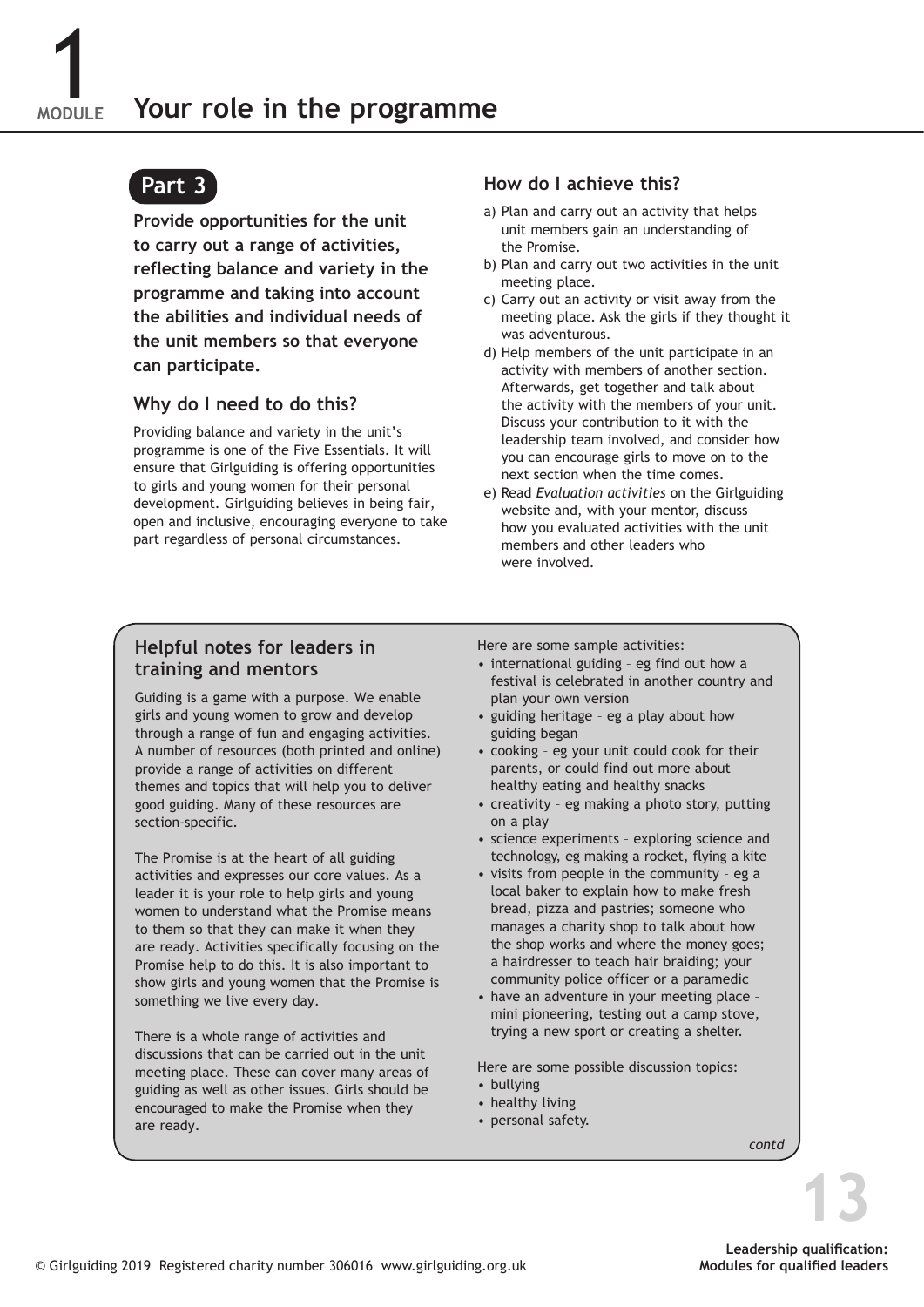#### **Helpful notes for leaders in training and mentors** *contd*

You might like to invite a Peer educator to your unit to deliver sessions on topics and skills relevant to girls today. Peer educators are trained members aged 14-25 who run sessions for Brownies, Guides and Rangers. Contact your County or Country and Region 4 Coordinator for more information.

Trefoil Guild members are also a useful source of support, and can offer a wealth of guiding skills and experience.

Programme ideas and activities can be found:

- in the Activities section of the Girlguiding website
- in *guiding* magazine
- in the online *A to Z of Activities*
- in section resources
- in unit meeting activities (UMAs) and skills builders
- in other Girlguiding resources (see *Guiding Essentials* catalogue, the website **www.girlguidingshop.co.uk** and information on our main website).

It is important that awareness of the outof-doors is included in the unit programme. Activities can be as simple as leaf-printing or as challenging as caving. These activities can be carried out around the meeting place, in the local area or even by doing an indoor activity about the outdoors. There are ideas in many guiding publications, especially in *guiding* magazine, and on the website.

Activities also need to provide girls and young women with a challenge to help them stretch themselves and to grow and develop. Including a sense of adventure and challenge within the programme of activities helps them to test their boundaries and to grow in confidence. Adventure means something different to everyone, so work with your unit members to find out what would be an adventure for them.

Leaders need to be able to manage a group away from the meeting place, while ensuring that everyone is safe and that the activity is enjoyable. Many outdoor activities can take place during the normal meeting time, on another evening or as a day activity. You could,

for example, take the unit to visit a place of interest, the theatre or the local fire station, making sure you have discussed this with your Commissioner and completed the appropriate forms.

Activities provide an opportunity for you and/or the members of the unit to try something new, learn a skill or invite someone to the meeting to share a skill or ideas. Introduce activities that fulfil unit members' development needs.

The guiding programme is designed to meet the needs of girls and young women aged from 5 to 18. It is important that the members of the unit understand how they fit into the guiding family, that is Rainbows, Brownies, Guides, Ranger and adult Leaders. There are lots of opportunities to meet with other sections in your own area. These could include:

- district or division events
- fun days
- creative workshops
- community action projects
- new games
- activities that help the girls think about the Promise and what it means
- activities about guiding heritage
- sharing a skill for a camp or holiday.

It is important that you discuss activities with the group afterwards. You could do this by asking the unit members:

- did they enjoy the activity?
- what did they learn?
- would they do the activity again?
- if so, how would they do it differently, and why?

Evaluating an activity should be engaging for the unit members and carried out in a way suitable for the age group and the needs of all involved. Gathering the opinions of girls and young women for evaluation can be done in several ways – in the form of group discussions, questionnaires, asking questions through playing a game, or asking girls to write down or illustrate their responses.

There are various Girlguiding publications available covering all aspects of guiding. These give ideas for the unit to choose from, or the unit might think of an activity of its own. There are also a number of resources published by the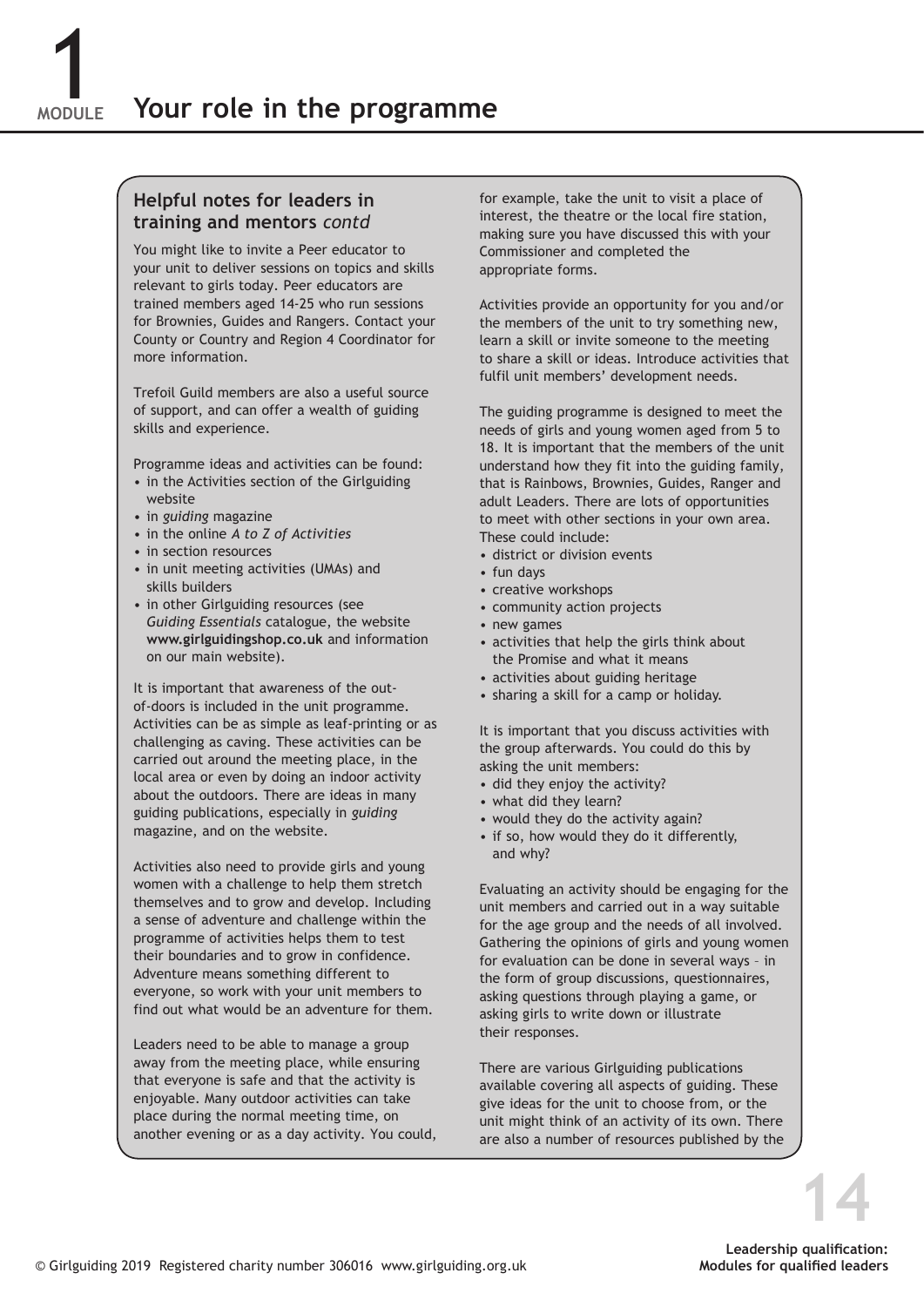World Association of Girl Guides and Girl Scouts (WAGGGS) looking at the international aspect of guiding and global education.

If you are going out of the meeting place, do a safety check of the area and ensure that you know and have complied with the relevant safety regulations. Use the checklist on page 23 and look at the Safety and safeguarding policy on the Girlguiding website. You can also use the Doing Our Best checklist on safety and safeguarding as an additional resource - also found on the Girlguiding website. It may be helpful to discuss your plans with an experienced leader, your local commissioner or your mentor before carrying out the activity, to check that you understand all the relevant aspects of safety and group management.

With the unit, decide on an appropriate activity, venue and time. Keep a record of the planning and organisation of the activity, including letters, any parental consents, travel details and safety considerations. Make sure any necessary forms have been completed and approved by the relevant person. All Girlguiding forms can

be found online at **www.girlguiding.org.uk**. You may want to visit the venue beforehand to check details.

There may be opportunities in the local area for the units to get together. Find out what opportunities there are, or suggest one at a local meeting.

Many units are already connected with a unit of another section and enjoy joint activities with them. If your unit does not regularly mix with the section above or below, why not ask other leaders in your area if they'd like to do this? It's important to link up with the sections either side of yours, to ease transition into and from your unit for girls – which in turn helps to retain them in guiding. Make sure the activity you run is appropriate for the ages of those taking part.

Try some activities that reflect different parts of the guiding programme, for example sport and the arts. You could introduce new games, skills or activities. If you have a particular interest or skill, you could adapt an activity to use with the unit or group.

|    | Ref no          |
|----|-----------------|
| b) | Ref no          |
| c) | Ref no          |
| d) | Ref no          |
| e) | Ref no          |
|    | Signature(s) a) |

**Discussion notes**6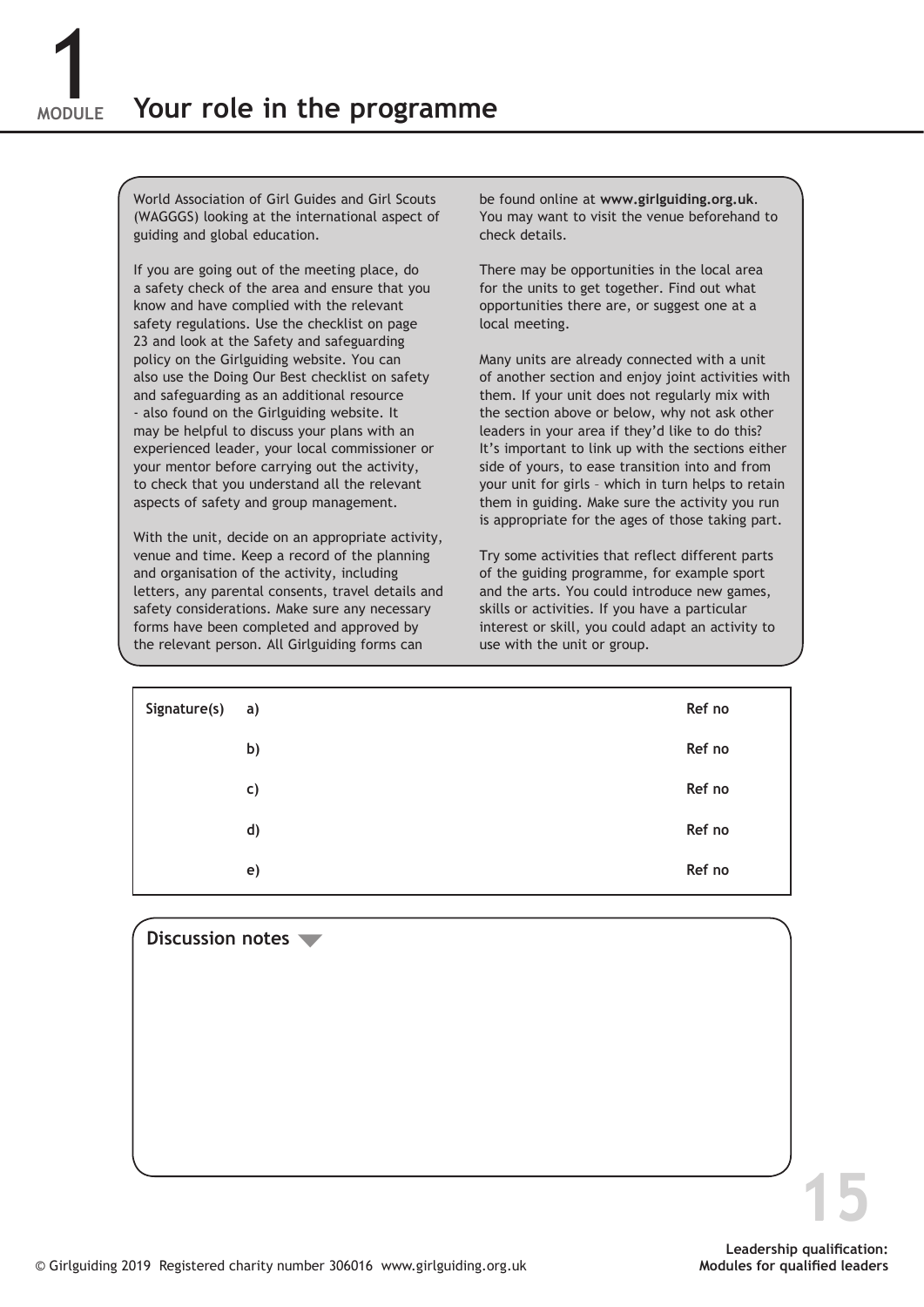#### **Work with members of the unit to support their progress.**

#### Why do I need to do this?

Guiding treats everyone as an individual and aims to help each person fulfil her own potential. The programme helps girls and young women progress at their own pace and have their achievements recognised.

#### **Helpful notes for Leaders in Training and Mentors**

You may find it helpful to look at girls of different ages or who have been in the unit for different periods of time. Observe them casually as they are enjoying unit activities. If you choose to make notes, do not use the girls' names but refer to them as, say, Child A and Child B. For example, you might note next to an entry for a game that Child A joined in well this week, or on an entry about a creative activity that Child B needed longer to finish than others. Also notice their abilities, skills and relationships with others. Do they participate as members of the team in group activities and discussions? Are they developing confidence? Are there signs of leadership skills? Over a period of time, can you see a difference? Are there opportunities for the girls to develop in areas where they need more help?

#### How do I achieve this?

- a) Discuss and give simple examples of how girls have gained in confidence, self-esteem and social skills and met challenges over a period of time.
- b) Help two members of the unit look at their progress through the programme and review with them two activities in which they have taken part.
- c) Help a member of the unit or a small group of girls find out about the section to which she/they can progress, using the relevant transition resources for your section.

Remember, girls of different ages and abilities in your unit do not need to be doing the same activities. Sometimes it may be appropriate (eg when they are doing a creative activity), but you could also have different groups working on different activities on the same theme, eg recycling, and sometimes different groups may be doing completely separate activities.

Leaders help unit members plan their progress through the programme by finding out about their interests, providing opportunities and challenges and talking through completed activities. One way in which Leaders can support unit members is by encouraging them to progress to the next section. Encourage a visit to a unit in the next section, help to plan a joint event or visit **www.girlguiding.org.uk** to find out more.

| $\Big \$ Signature(s)<br>a) | Ref no |
|-----------------------------|--------|
| b)                          | Ref no |
| $\mathsf{C}$                | Ref no |
|                             |        |

#### **Discussion notes** 6

*Turn to page 21 for Module 1 sign-off.*

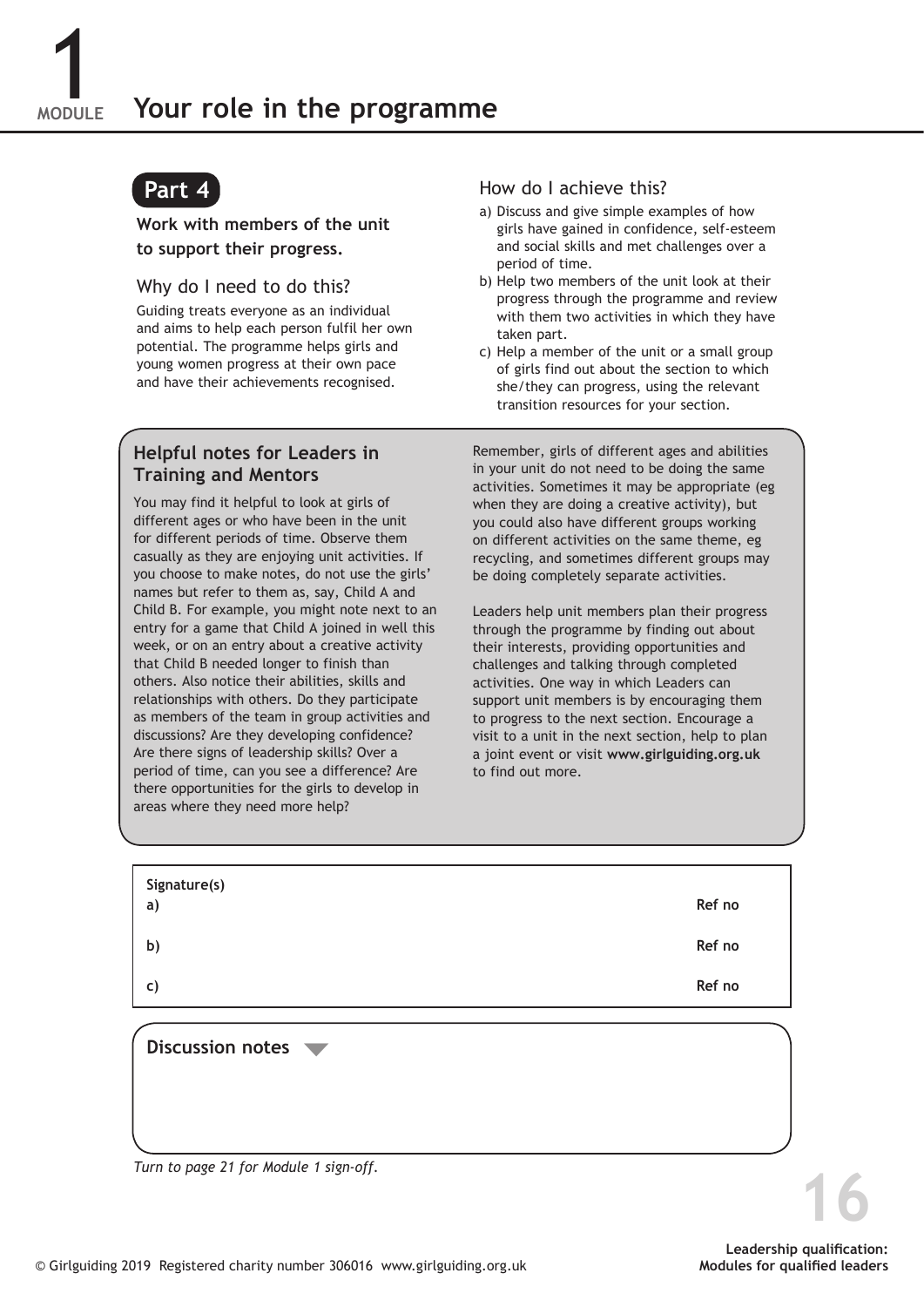

#### **Introduction**

The unit leader has additional responsibilities to ensure that a unit runs effectively. Leaders who are taking on this role for the first time must cover this module.

At least one leader in every unit must hold module 4, but other members of the leadership team may also undertake this module and share the responsibilities between them.

Module 4 holders may delegate some of their responsibilities to other members of the unit team.

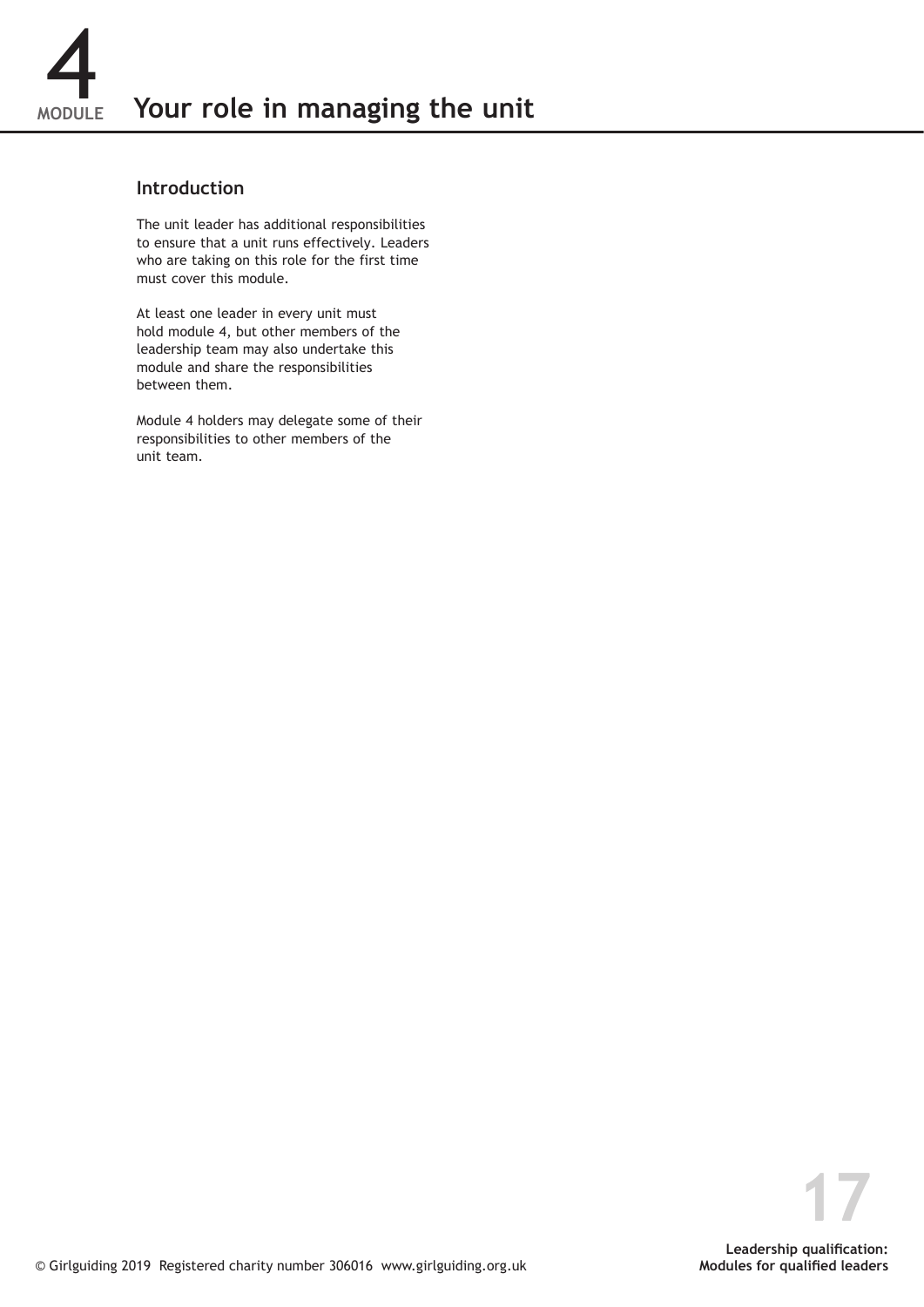#### **Maintain effective record-keeping systems.**

#### Why do I need to do this?

Records help you run the unit more effectively. As a leader, you do not have to maintain the records yourself but you need to make sure that appropriate records are kept. The records must be up to date and accessible only to the appropriate people, for example other members of the unit team.

#### How do I achieve this?

- a) Discuss with your mentor how you ensure that accurate and up-to-date records are maintained of unit members and the unit team, in particular the use of role management on GO.
- b) Ensure that accurate records of attendance are kept for all members, including members of the unit team.
- c) Maintain your unit's programme record, and show your mentor how you would log any completed skills builders, UMAs and interest badges correctly on GO.
- d) Either budget for an event or maintain the unit accounts for one term, making sure that proper financial records are kept.

#### **Helpful notes for leaders in training and mentors**

Every unit should keep four basic records:

- records of unit members on GO
- records of attendance at meetings a template can be generated through the 'young members' tab on GO
- a record of the programme showing the content and responsibilities of the leadership team
- financial records.

Information about how to harness the extra funds available through Gift Aid for your unit may be found in the Gift Aid Information Pack in the Finance and Insurance section of the Girlguiding website.

Although you are accountable for ensuring that accurate records are maintained, you can delegate the task to a member of the leadership team or the unit administrator for GO. The unit accounts can be dealt with by any competent person, for example a parent, a member of the Trefoil Guild or a member of a Friends of Guiding group, subject to appropriate recruitment

checks. It is important that you understand that personal records must be kept confidential.

Budgets and balance sheets should be prepared for the unit's normal activities or for a special event. This event could be a weekend holiday, a trip to the pantomime or a visit to a bowling alley. It is important to show that you can budget effectively and that the unit's money is being used appropriately.

If you are involved with other organisations you may be able to show that you have prepared budgets and balance sheets before. However, you also need to show that you are aware of:

- Girlguiding's requirements for managing unit funds
- how charity accounting rules apply to the unit.

If your experience is from outside guiding, you will need someone from the organisation concerned to sign off this part. You should take advice from your mentor as to who this should be – anyone who understands the record-keeping role would be suitable.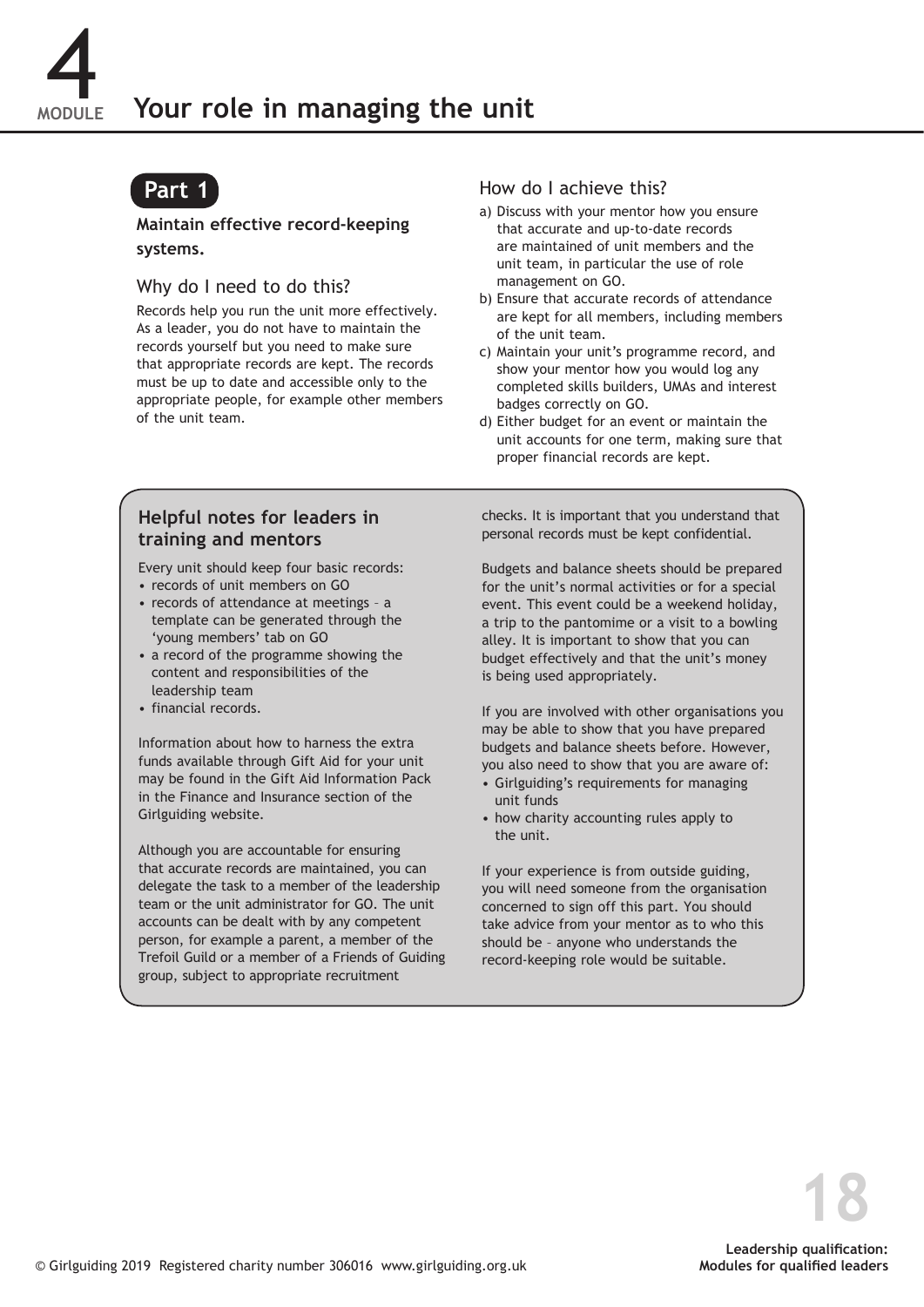

| Signature(s) a) |    | Ref no |
|-----------------|----|--------|
|                 | b) | Ref no |
|                 | c) | Ref no |
|                 | d) | Ref no |

**Discussion notes** 

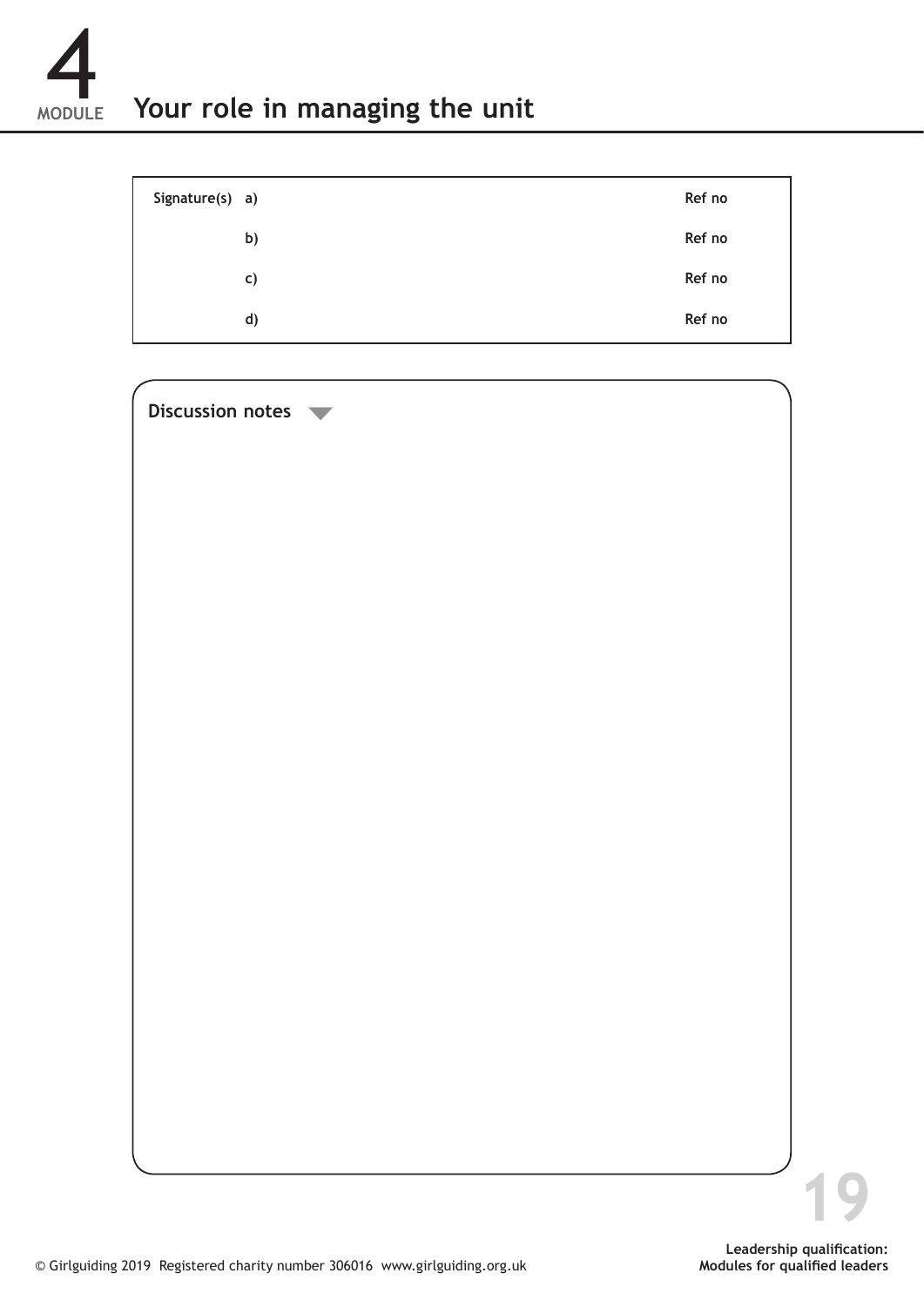#### **Ensure that effective communication takes place locally.**

#### Why do I need to do this?

Information should flow to and from the unit, within the district and beyond. If information is not communicated clearly, members may miss out on opportunities offered beyond the unit.

#### How do I achieve this?

a) Read 'What makes guiding special' and the '*structure of Girlguiding*' section on the Girlguiding website.

#### **Helpful notes for leaders in training and mentors**

There are various ways of communicating, including:

- local meetings
- trainings at district, division, county, country/region and association level
- newsletters
- minutes/notes
- social media and email.

All members of the unit team, including unit helpers and young leaders, should have the opportunity to contribute to the unit's communications. Members of the unit should also regularly take part in the communication process; for example, they should have input into plans for local events.

- b) Use a local guiding contact list to show how the unit fits into guiding's communication network. Complete the helpful information sheet at the beginning of this workbook.
- c) Show how information is communicated to the members of the unit, the unit team and your commissioner.
- d) Take part in an activity to help raise awareness of guiding and support recruitment – eg a 'bring a friend' evening, a community event or a parents' evening.
- e) Read the 'Policies' section of the Girlguiding website and understand your responsibility to uphold the policies of Girlguiding.

Take the opportunity to showcase guiding and encourage other people to join, as much as possible. You could take part in an activity or run one within your unit. If there is not an opportunity in your unit to do this, take part with your district or division,or with a neighbouring unit. Your local PR Adviser will be able to support you with publicity.

Girlguiding's policies and related statements provide a structure in which guiding can take place safely, consistently and in accordance with legislation. Policies **must** be followed by Girlguiding's members and by recognised volunteers involved in delivering or supporting guiding. These policies are supported by further information and resources to ensure that our members put the policies into practice.

| Signature(s) |        |
|--------------|--------|
| a)           | Ref no |
| b)           | Ref no |
| c)           | Ref no |
| d)           | Ref no |
| e)           | Ref no |
|              |        |

#### **Discussion notes** 6

*See page 21 for Module 4 sign-off.*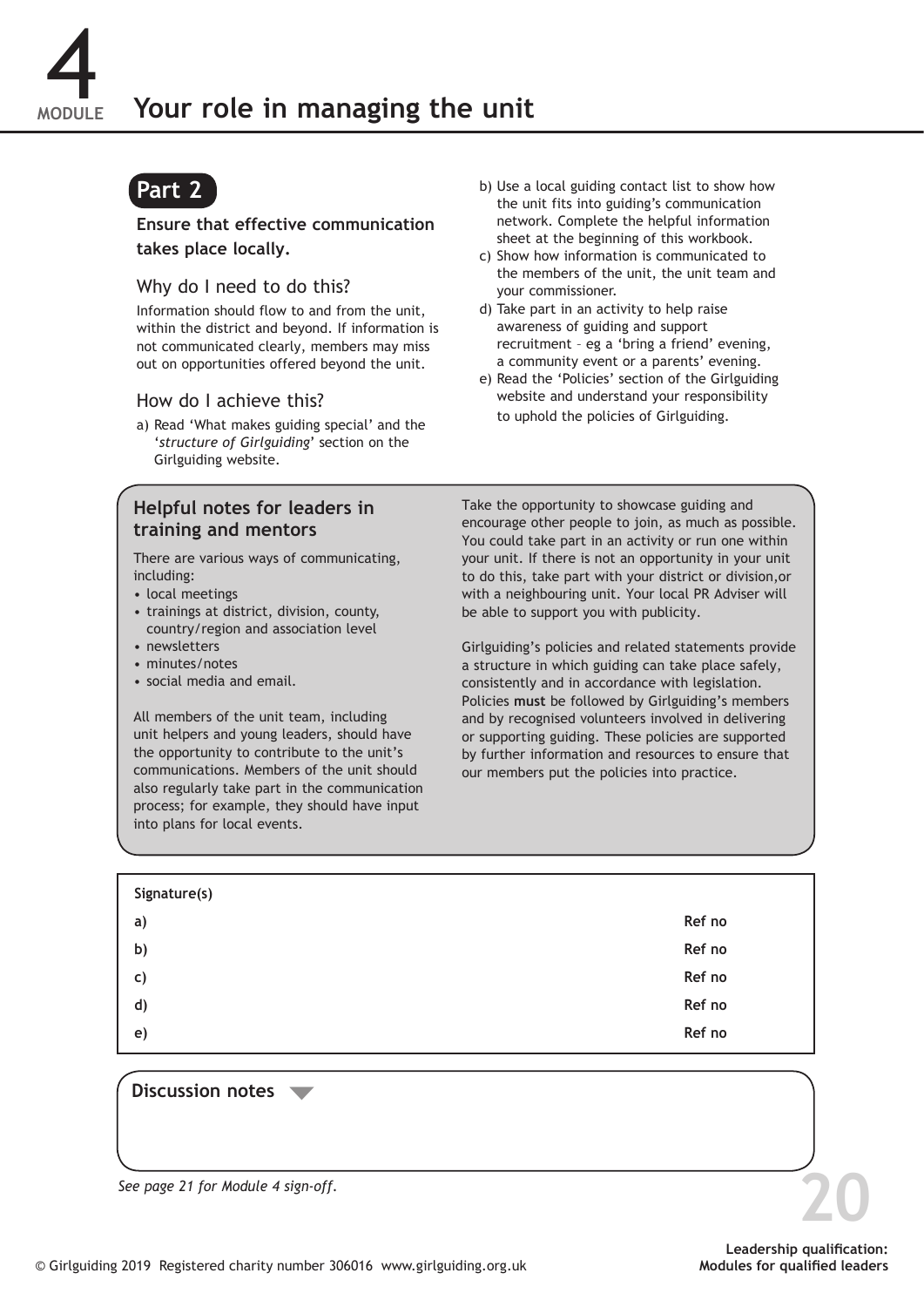# **Completion of Qualification**

| Module 1  |                        |
|-----------|------------------------|
| Name      | has completed Module 1 |
| Date      |                        |
| Signature | (print name)           |
| County    |                        |
| Module 4  |                        |
| Name      | has completed Module 4 |
| Date      |                        |
| Signature | (print name)           |
| County    |                        |

**Modules for qualified leaders**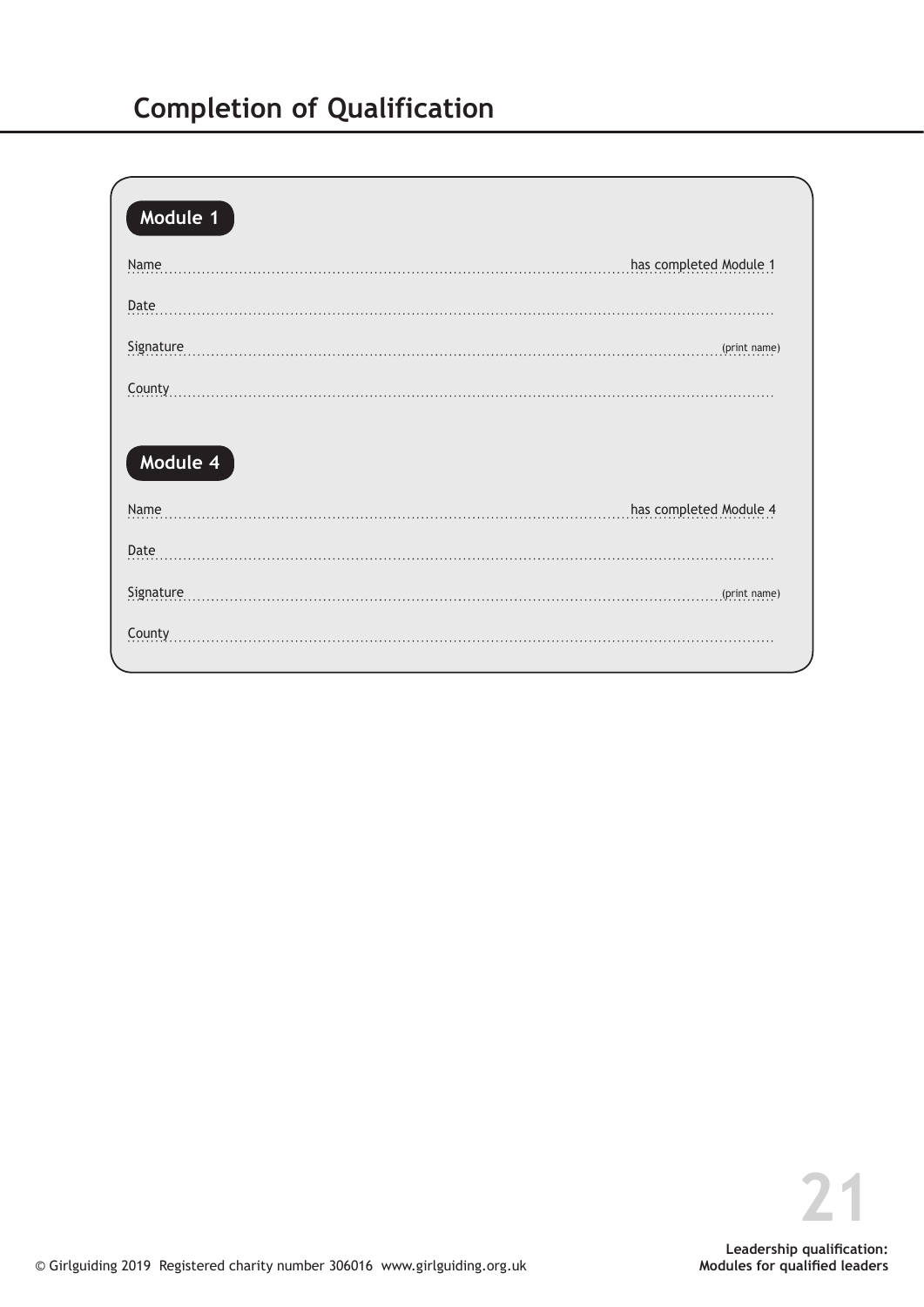#### **Week/ Date Activities planned Time Themes & 5 essentials covered 1 I Know Myself**  Express Myself Be Well Have adventures  $\Box$ Take Action  $\Box$  Skills for my Future *Work in small groups Self governance Balanced & varied Caring for individual Common standard* **2 Know Myself**  Express Myself  $B$  Kriow My<br> $B$  Express<br> $B$  Be Well Have adventures  $\bar{\overline{\mathsf{T}}}$ Take Action  $\Box$  Skills for my Future *Work in small groups Self governance Balanced & varied Caring for individual Common standard* **3 Know Myself**  Express Myself Be Well Have adventures  $\Box$  Take Action  $\Box$  Skills for mv Future *Work in small groups Self governance Balanced & varied Caring for individual Common standard* **4 K** Know Myself Express Myself Be Well Have adventures Take Action  $\overline{\Box}$  Skills for my Future *Work in small groups Self governance Balanced & varied Caring for individual Common standard* **5 I** Know Myself Express Myself  $\Box$  Be Well Have adventures Take Action  $\Box$  Take Action<br> $\Box$  Skills for my Future *Work in small groups Self governance Balanced & varied Caring for individual Common standard* **6 b know Myself** Express Myself Be Well  $\Box$  be well<br> $\Box$  Have adventures  $\Box$  Take Action  $\Box$  Skills for my Future *Work in small groups Self governance Balanced & varied Caring for individual Common standard* **7 I** Know Myself Express Myself Be Well Have adventures □ Take Action  $\Box$  Skills for my Future *Work in small groups Self governance Balanced & varied Caring for individual Common standard* **8 K**now Myself Express Myself  $\Box$  Exp.  $\Box$ <br> $\Box$  Be Well  $\Box$  Have adventures Take Action  $\Box$  Skills for my Future *Work in small groups Self governance Balanced & varied Caring for individual Common standard* **9 K**now Myself Express Myself Be Well Have adventures Take Action  $\Box$  Skills for my Future *Work in small groups Self governance Balanced & varied Caring for individual Common standard* **10 K** Know Myself Express Myself  $\Box$  Express<br> $\Box$  Be Well Have adventures Take Action  $\overline{\Box}$  Skills for my Future *Work in small groups Self governance Balanced & varied Caring for individual Common standard*

**Appendix 1: Programme planner**

*This grid can be used to show how the Five Essentials have been put into practice in the unit over a term. Place ticks in the relevant columns.*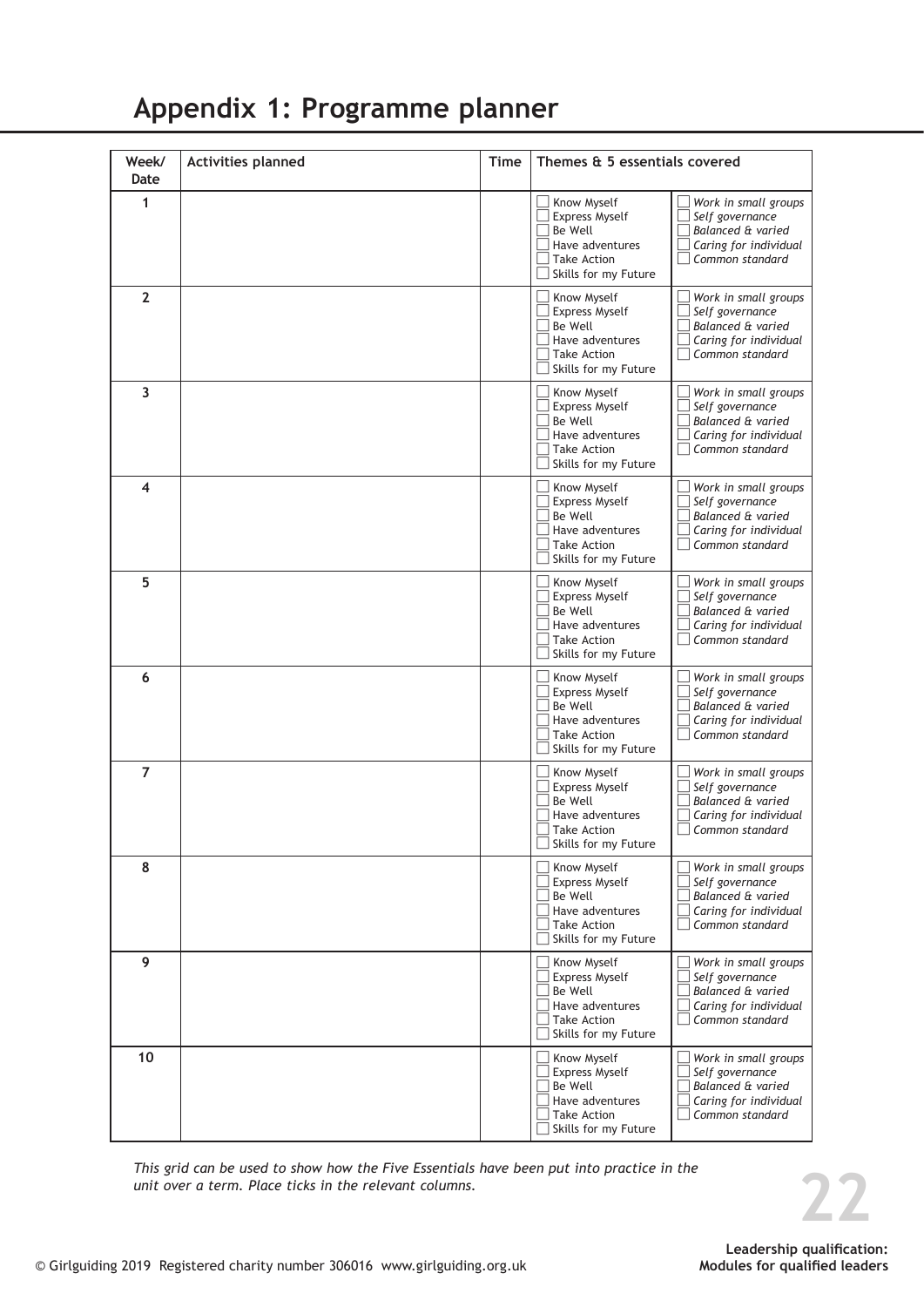### **Module 1 Your role in the programme**

| C) | Part 1 Use the Five Essentials in the unit's programme over a period of three months.<br>a) Read the Five Essentials page on the Girlguiding website. See also the relevant<br>Guidance Notes for leaders for your section.<br>b) Discuss with your mentor how you can ensure the Five Essentials are put into<br>action in your unit.<br>Review the programme to check that the Five Essentials are being put into practice.<br>Find out more about how the Five Essentials can be built into your unit programme<br>by undertaking the'Unit programme planning' e-learning or webinar, available on<br>the Girlguiding website. | □<br>□<br>□    |
|----|-----------------------------------------------------------------------------------------------------------------------------------------------------------------------------------------------------------------------------------------------------------------------------------------------------------------------------------------------------------------------------------------------------------------------------------------------------------------------------------------------------------------------------------------------------------------------------------------------------------------------------------|----------------|
|    |                                                                                                                                                                                                                                                                                                                                                                                                                                                                                                                                                                                                                                   |                |
|    | Part 2 Work with the unit and the unit team to plan and carry out the programme.                                                                                                                                                                                                                                                                                                                                                                                                                                                                                                                                                  |                |
|    | a) Agree the programme content with the members of the unit. This could involve<br>taking part in a Rainbow chat, Brownie pow-wow, Patrol leaders' council or any                                                                                                                                                                                                                                                                                                                                                                                                                                                                 |                |
|    | other suitable method of gathering members' input to get ideas and suggestions.<br>b) Take part in unit team planning meetings. Using a record of the unit's programme,                                                                                                                                                                                                                                                                                                                                                                                                                                                           | □              |
|    | show your contribution to planning it and carrying it out, and discuss this with<br>your mentor.                                                                                                                                                                                                                                                                                                                                                                                                                                                                                                                                  | □              |
|    | c) Show how all members of the unit team, especially the young leaders and unit                                                                                                                                                                                                                                                                                                                                                                                                                                                                                                                                                   |                |
|    | helpers, are involved in planning and carrying out the programme.<br>d) Involve members of the unit in delivery of the programme as appropriate and                                                                                                                                                                                                                                                                                                                                                                                                                                                                               | П              |
|    | demonstrate where in the programme this has happened.                                                                                                                                                                                                                                                                                                                                                                                                                                                                                                                                                                             | □              |
|    | e) Use a style of leadership appropriate to the age group and your role in the unit.                                                                                                                                                                                                                                                                                                                                                                                                                                                                                                                                              |                |
| f) | This should be observed by the mentor in a unit setting.<br>Attend a training session on the Girlguiding programme. This could be a one-to-one,                                                                                                                                                                                                                                                                                                                                                                                                                                                                                   | □              |
|    | small group or large group training, or you could complete an e-learning module on<br>the programme, appropriate to your section.                                                                                                                                                                                                                                                                                                                                                                                                                                                                                                 | □              |
|    | Part 3 Provide opportunities for the unit to carry out a range of activities,                                                                                                                                                                                                                                                                                                                                                                                                                                                                                                                                                     |                |
|    | reflecting balance and variety in the programme.                                                                                                                                                                                                                                                                                                                                                                                                                                                                                                                                                                                  |                |
|    | a) Plan and carry out an activity that helps unit members gain an understanding of<br>the Promise.                                                                                                                                                                                                                                                                                                                                                                                                                                                                                                                                |                |
|    | b) Plan and carry out two activities in the unit meeting place.                                                                                                                                                                                                                                                                                                                                                                                                                                                                                                                                                                   |                |
|    | c) Carry out an activity or visit away from the meeting place. Ask the girls if they                                                                                                                                                                                                                                                                                                                                                                                                                                                                                                                                              |                |
|    | thought it was adventurous.<br>d) Help members of the unit participate in an activity with members of another section.                                                                                                                                                                                                                                                                                                                                                                                                                                                                                                            | □              |
|    | Afterwards, get together and talk about the activity with the members of your unit.                                                                                                                                                                                                                                                                                                                                                                                                                                                                                                                                               |                |
|    | Discuss your contribution to it with the leadership team involved, and consider how                                                                                                                                                                                                                                                                                                                                                                                                                                                                                                                                               |                |
|    | you can encourage girls to move on to the next section when the time comes.<br>e) Read Evaluation activities on the Girlguiding website and, with your mentor,                                                                                                                                                                                                                                                                                                                                                                                                                                                                    | ΙI             |
|    | discuss how you evaluated activities with the unit members and other leaders who                                                                                                                                                                                                                                                                                                                                                                                                                                                                                                                                                  |                |
|    | were involved.                                                                                                                                                                                                                                                                                                                                                                                                                                                                                                                                                                                                                    |                |
|    | Part 4 Work with members of the unit to support their progress.                                                                                                                                                                                                                                                                                                                                                                                                                                                                                                                                                                   |                |
|    | a) Discuss and give simple examples of how girls have gained in confidence, self-esteem                                                                                                                                                                                                                                                                                                                                                                                                                                                                                                                                           |                |
|    | and social skills and met challenges over a period of time.                                                                                                                                                                                                                                                                                                                                                                                                                                                                                                                                                                       | ΙI             |
|    | b) Help two members of the unit look at their progress through the programme and<br>review with them two activities in which they have taken part.                                                                                                                                                                                                                                                                                                                                                                                                                                                                                | $\blacksquare$ |
|    | c) Help a member of the unit or a small group of girls find out about the section to which                                                                                                                                                                                                                                                                                                                                                                                                                                                                                                                                        |                |
|    | she/they can progress, using the relevant transition resources for your section.                                                                                                                                                                                                                                                                                                                                                                                                                                                                                                                                                  |                |